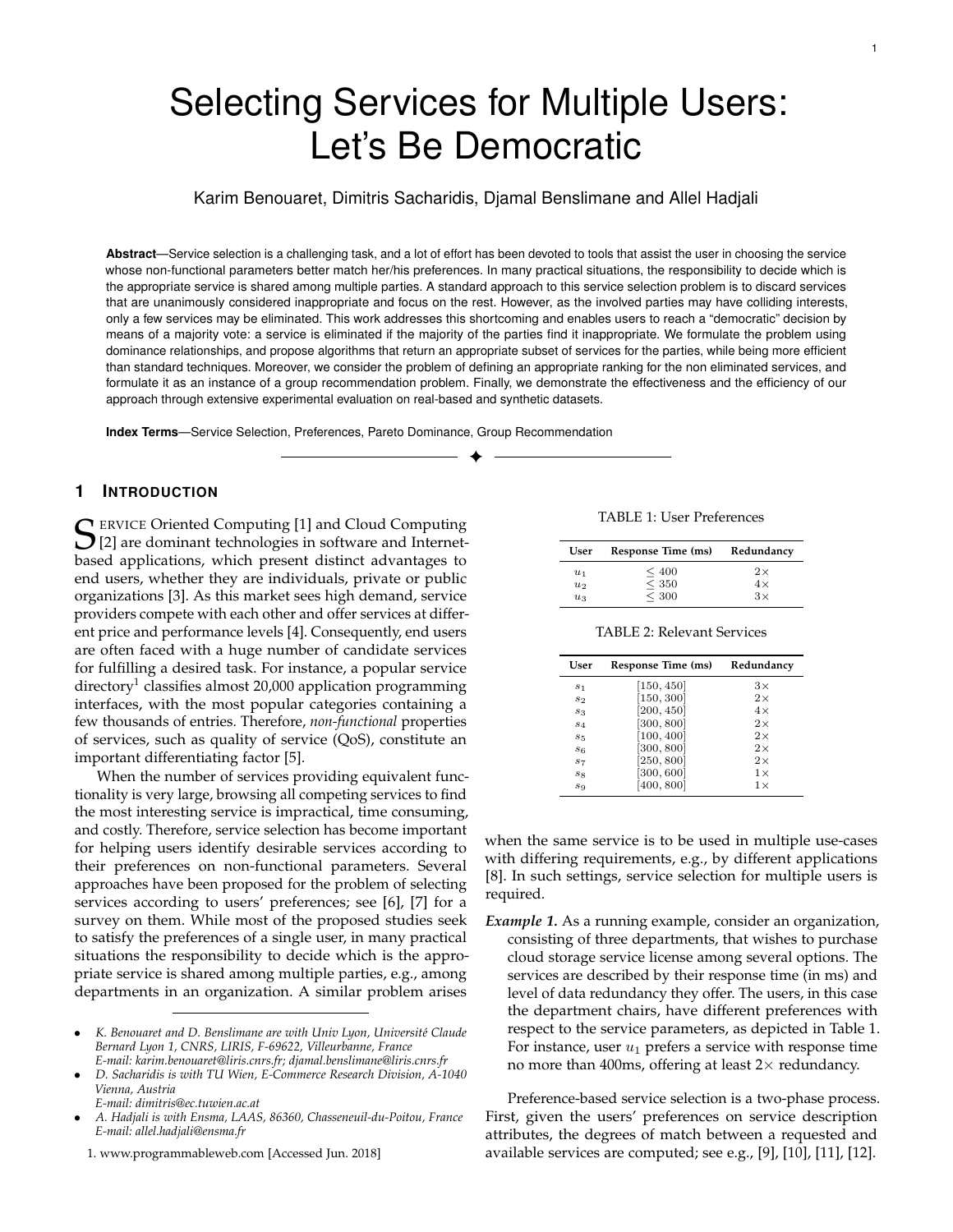<span id="page-1-0"></span>TABLE 3: Matching Degrees of Services w.r.t. Users

| Service        | User      |                |           |
|----------------|-----------|----------------|-----------|
|                | $u_1$     | u <sub>2</sub> | $u_3$     |
| $s_1$          | (0.83, 1) | (0.67, 0)      | (0.50, 1) |
| $s_2$          | (1.00, 1) | (1.00, 0)      | (1.00, 0) |
| $s_3$          | (0.80, 1) | (0.60, 1)      | (0.40, 1) |
| $s_4$          | (0.20, 1) | (0.10, 0)      | (0.00, 0) |
| $s_5$          | (1.00, 1) | (0.83, 0)      | (0.67, 0) |
| s <sub>6</sub> | (0.20, 1) | (0.10, 0)      | (0.00, 0) |
| $s_7$          | (0.27, 1) | (0.18, 0)      | (0.09, 0) |
| $s_8$          | (0.33, 0) | (0.17, 0)      | (0.00, 0) |
| s <sub>9</sub> | (0.00, 0) | (0.00, 0)      | (0.00, 0) |

*Example 2.* Consider the set of relevant services depicted on Table [2.](#page-0-2) Each service is shown along with its nonfunctional parameters. For instance, service  $s_1$  exhibits a response time in the range of [150, 450] ms and offers up to  $3\times$  redundancy.

Based on the set of relevant services in Table [2](#page-0-2) and the users' preferences in Table [1,](#page-0-1) the service selection process computes the matching degrees between each user's specified preference and the corresponding service characteristic. Assume that matching degrees for response time are computed as the probability that the service will match the desired user preference. Let  $s_i.p_1$  represent the range of response times for service  $s_i$ , and  $u_x \cdot p_1$ the desired response time of user  $u_x$ ; then the matching degree is computed as  $\mu_i^x \cdot p_1 = \frac{|s_i \cdot p_1 \cap [0, u_x \cdot p_1]|}{|s_i \cdot p_1|}$  $\frac{||\mathbf{u}, u_x \cdot p_1||}{||s_i \cdot p_1||}$ , i.e., the ratio of the service's response time range that is desirable. The matching degrees for redundancy are boolean and simply indicate whether the service satisfies the user's preference. All matching degrees are shown in Table [3.](#page-1-0)

The second phase of preference-based service selection is to identify the most interesting services with respect to users' preferences. Considering a user independently, most of service selection approaches focus on computing a score for each service as an aggregate of its individual matching degrees. Various approaches for aggregating the matching degrees exist. A common direction is to assign weights over different preference attributes; e.g., [\[10\]](#page-13-0), [\[13\]](#page-13-3), [\[14\]](#page-13-4), [\[15\]](#page-13-5).

When all users are taken into consideration, applying a similar method, as done in [\[16\]](#page-13-6), [\[17\]](#page-13-7), enforces an additional level of aggregation, the first being across attributes, and the second across users. This can obscure and blur the individual preferences per attribute of each user. In addition, as the number of involved parties increases, it becomes more difficult to make tradeoffs between different weights as conflicting preferences are more likely to appear.

To overcome these limitations, the natural option is the use of the skyline operator to determine the Pareto optimal set of services [\[18\]](#page-13-8). We refer to this set as the *unanimous service skyline*, and it contains all services which are not unanimously dominated. A service *unanimously dominates* another, if the former has matching degrees as good as or better than the latter regarding all users' preferences, and better on at least one user's preference.

<span id="page-1-1"></span>*Example 3.* Service  $s_1$  unanimously dominates services  $s_4$ ,  $s_6$ ,  $s_7$ ,  $s_8$  and  $s_9$ . Likewise, service  $s_2$  unanimously dominates service  $s_5$ . Note that services  $s_1$ ,  $s_2$ , and  $s_3$ are not unanimously dominated, hence they comprise the unanimous service skyline.

The unanimous service skyline eliminates services which all users agree they are not interesting. Nonetheless, when a large number of parties is involved, the number of services in the skyline becomes very large and no longer offers any interesting insights. As the number of users' preferences increases, for any pair of services, it becomes more likely that they are incomparable, being better than each other at different matching degrees. In such settings, it becomes imperative to further reduce the number of returned services.

To address this drawback, we proposed in [\[19\]](#page-13-9) to relax the requirement for unanimity, and follow the majority rule. Informally, a service *majority dominates* another, if the former has matching degrees as good or better than the latter regarding the majority of users. Then, we naturally define the *majority service skyline*, as the set of services which are not majority dominated. Thereby, we allow users to make a "democratic" decision on which services are not appropriate, so as to exclude them.

To compute the majority service skyline, we make the observation that conventional skyline computation algorithms, with the exception of the methods proposed in [\[20\]](#page-13-10), cannot be adapted, due to the intransitivity of the majority-dominance relationship (see Section [4\)](#page-4-0). Motivated by this fact, in [\[19\]](#page-13-9) we adapted the algorithms in [\[20\]](#page-13-10) to form the baseline (BA) solutions to our problem. Moreover, we proposed a novel method, termed Sort-Based Algorithm (SBA), that features additional pruning criteria to optimize the extraction of the majority service skyline.

In this paper, we go one step forward and propose a novel method, termed Bounds-Based Algorithm (BBA), that computes bounds on the matching vectors and employs a new dominance check. Based on these bounds, BBA is able to perform fewer comparisons between services, and also check for an early termination condition, so as to avoid examining certain services that are definitely majority dominated.

We then turn our attention to a related problem, that of providing a ranking among services. This is an important presentation task, because users need an effective way to examine the results even if they are much fewer than those returned by conventional (not majority-based) methods. For this task, one can apply the current state-of-the-art in group recommendation techniques [\[21\]](#page-13-11), [\[22\]](#page-13-12), which try to construct an optimal ranking that satisfies all group members at the same time. Our contribution consists of fusing the concept of majority service skyline, which by itself does not induce any relative order, with current group recommendation techniques, resulting in a method that produces more effective ranking of services compared to state-of-the-art group recommenders.

The main contributions of our line of work are: We introduce a new concept for service selection when multiple users with different preferences are involved, based on majority rule, and called *majority service skyline*. We present two baseline methods by adapting prior work, and also propose two novel algorithms to efficiently compute the majority service skyline. We show how to address the problem of returning a ranked list of services that satisfies all parties involved. We evaluate the effectiveness of the majority service skyline and our ranking mechanism using real-based semi-synthetic datasets. Specifically, we find that filtering with majority dominance consistently improves the quality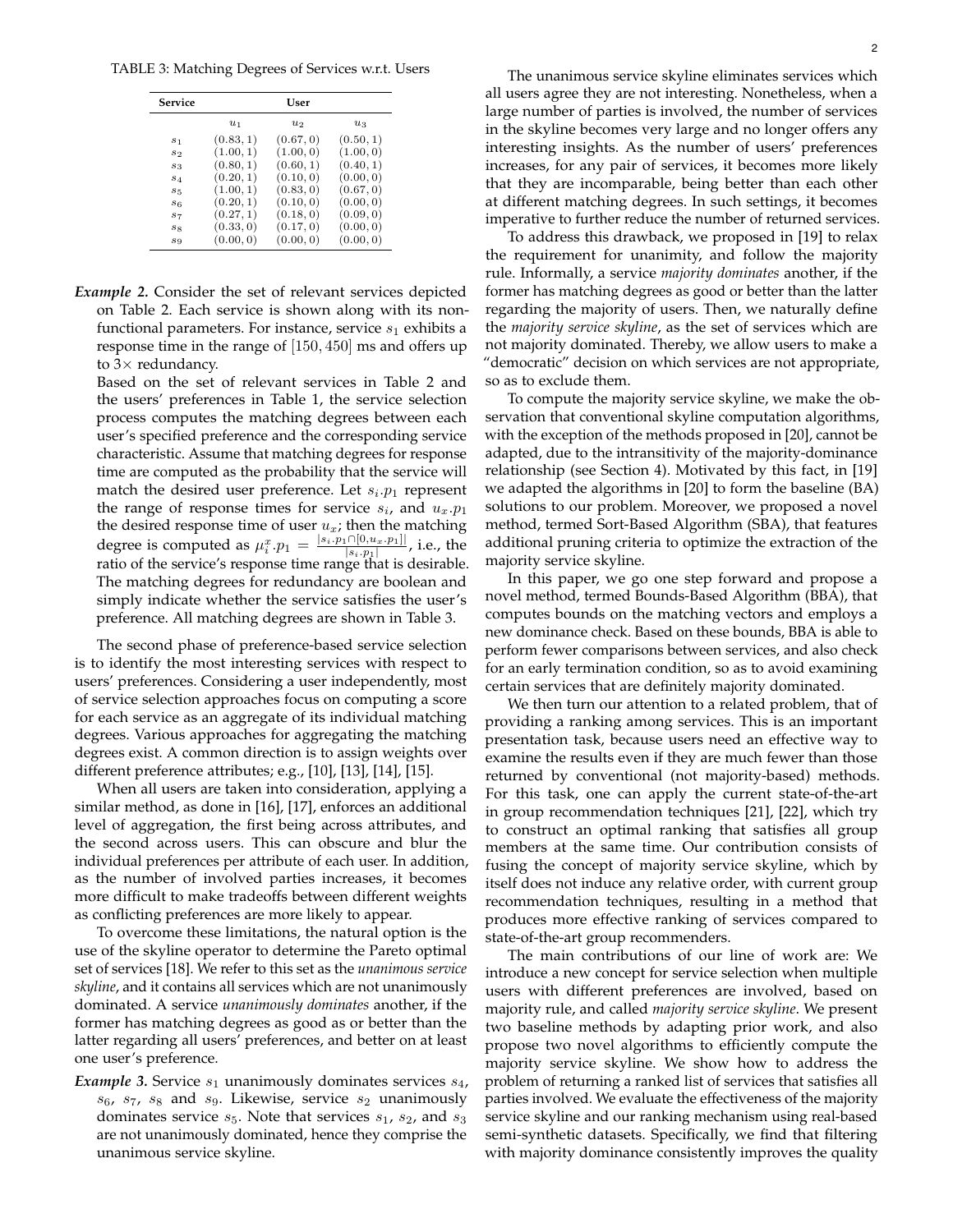of the ranking list w.r.t. the ground truth, when compared to lists produced without filtering or filtering with unanimous dominance. We evaluate the efficiency and scalability of all proposed algorithms through a comprehensive experimental study on synthetic datasets. We find that BBA is up to 34% faster than the current state-of-the-art SBA, and up to 2 orders of magnitude more efficient than the baselines.

The remainder of this paper is structured as follows. Section [2](#page-2-0) reviews the related work. Section [3](#page-3-0) formally defines the problem of majority service skyline. Section [4](#page-4-0) describes the majority service skyline computation algorithms. Then, Section [5](#page-7-0) introduces our methodology for ranking services. Section [6](#page-8-0) presents our experimental study. Section [7](#page-11-0) concludes the paper and supplies some future work directions.

## <span id="page-2-0"></span>**2 BACKGROUND AND RELATED WORK**

Web services are an established technology for enabling applications to exchange data and integrate with one another. The description of a service enables users and machines to identify the most appropriate service for a particular task. Such a description should comprise two main parts [\[23\]](#page-13-13). The functional description describes the operational characteristics of the service, while the non-functional description focuses on the supply of the non-functional capabilities of the service through the supply of respective constraints on corresponding *Non-Functional Parameters* (NFP), including *Quality of Service* (QoS) aspects, such as response time, reliability, availability. The process of identifying services that satisfy the functional requirements of a task is called *functional matchmaking* (e.g., [\[24\]](#page-13-14)), and involves examining the functional description of services. The process of identifying the most appropriate service among functionally equivalent or similar services is called *service selection*, and involves examining the non-functional descriptions of services. Service selection can either correspond to the *local* problem of selecting a single service from a set of candidate functionally similar candidate services, or to the *global* problem of selecting appropriate services to compose so as to satisfy the requirements of the whole application [\[25\]](#page-13-15). Our work concerns the local service selection problem. In the following, we review relevant work. **QoS-based Service Selection.** Once functionally equivalent services are identified, the next step differentiates among them using non-functional descriptions, such as QoS.

For the local problem, [\[26\]](#page-13-16) proposes an extensible QoS computation model distinguishing generic quality criteria and domain related criteria so that new specific criteria can be added and used to evaluate the QoS of web services without changing the computation model. The work in [\[27\]](#page-13-17) introduces QoS-based selection of semantic services, presenting a QoS ontology and selection method using an optimum normalization algorithm. In [\[10\]](#page-13-0), a QoS-based service contracting framework is proposed. The work in [\[14\]](#page-13-4) presents a model where users are allowed to specify their QoS requirements on each QoS parameter as a range of acceptable values along with an importance weight and uncertainty, rather than a single value indicating the required QoS. In [\[28\]](#page-13-18), a model for service selection using the QoS history is proposed. Specifically, the QoS history is partitioned into several time slots and for each of these slots a service

For the global problem, [\[29\]](#page-13-19) proposes a selection model, based on linear programming, to find the optimal selection of component services. The work in [\[30\]](#page-13-20) considers an extended linear programming model that is able to fulfil constraints at runtime through adaptive reoptimization under varying QoS characteristics. In [\[31\]](#page-13-21), the authors propose two models for the QoS-based service composition problem, a combinatorial model and a graph model, and introduce a heuristic algorithm for each. In [\[32\]](#page-13-22), the authors propose a hybrid approach that combines global optimization with local selection so as to find a close-to-optimal selection efficiently. First, the authors use mixed integer programming to find the optimal decomposition of global into these local QoS constraints. Second, they use distributed local selection to find the best web services that satisfy these local constraints.

**Estimating QoS for Services.** A related line of work deals with determining or estimating QoS values for services. The idea is to use historical QoS values from other services and other users in order to predict the expected QoS values for a target service and user. Therefore, collaborative filtering techniques that exploit similarities between services and users are employed. In [\[33\]](#page-13-23), the authors propose a measure which identifies similar users (or web services) more accurately and leads to better QoS value prediction. [\[34\]](#page-13-24) proposes a localization-based approach assuming that users in the same geographic area will have the same QoS values to predict the best quality and recommend services to the user. [\[35\]](#page-13-25) predicts the QoS ranking instead of predicting the QoS values. We note that our methodology, similar to these methods, borrows ideas from recommender systems, but uses a different technique (aggregation of preferences) and applies it to a different problem (preference-based service selection for multiple users).

In contrast to the previous methods, where the goal is to predict the expected QoS a user will experience from a given service, another line of work tries to determine a single objective QoS value (or description) for a given service. Therefore, methods for reaching a consensus are employed. Lin et al. provide in [\[36\]](#page-13-26) a clustering-based approach for QoS consensus decision making, while allowing consumers to express fuzzy opinions. In [\[37\]](#page-13-27), the authors propose to use the power of crowdsourcing to assess the QoS of candidate services and facilitate the process of service selection. They adopt a group decision making technique to guarantee that the assessment does not suffer from subjective and dishonest evaluations. In [\[38\]](#page-13-28), the authors use interval-valued intuitionistic fuzzy numbers for modeling the subjectivity and imprecision of the assessment, and develop an algorithm based on the TOPSIS method and the Choquet integral operator for evaluating cloud services. We note that these methods share similar ideas with our approach (namely, preference aggregation and multi-objective analysis), but are focused on a different problem.

**Preference-based Service Selection.** Another stream of work focuses on modeling richer user preferences on the nonfunctional aspects of services. Once preferences are expressed, they are matched to functionally similar services and a degree of match (utility) is determined. Then, services are ranked in decreasing order of their utility.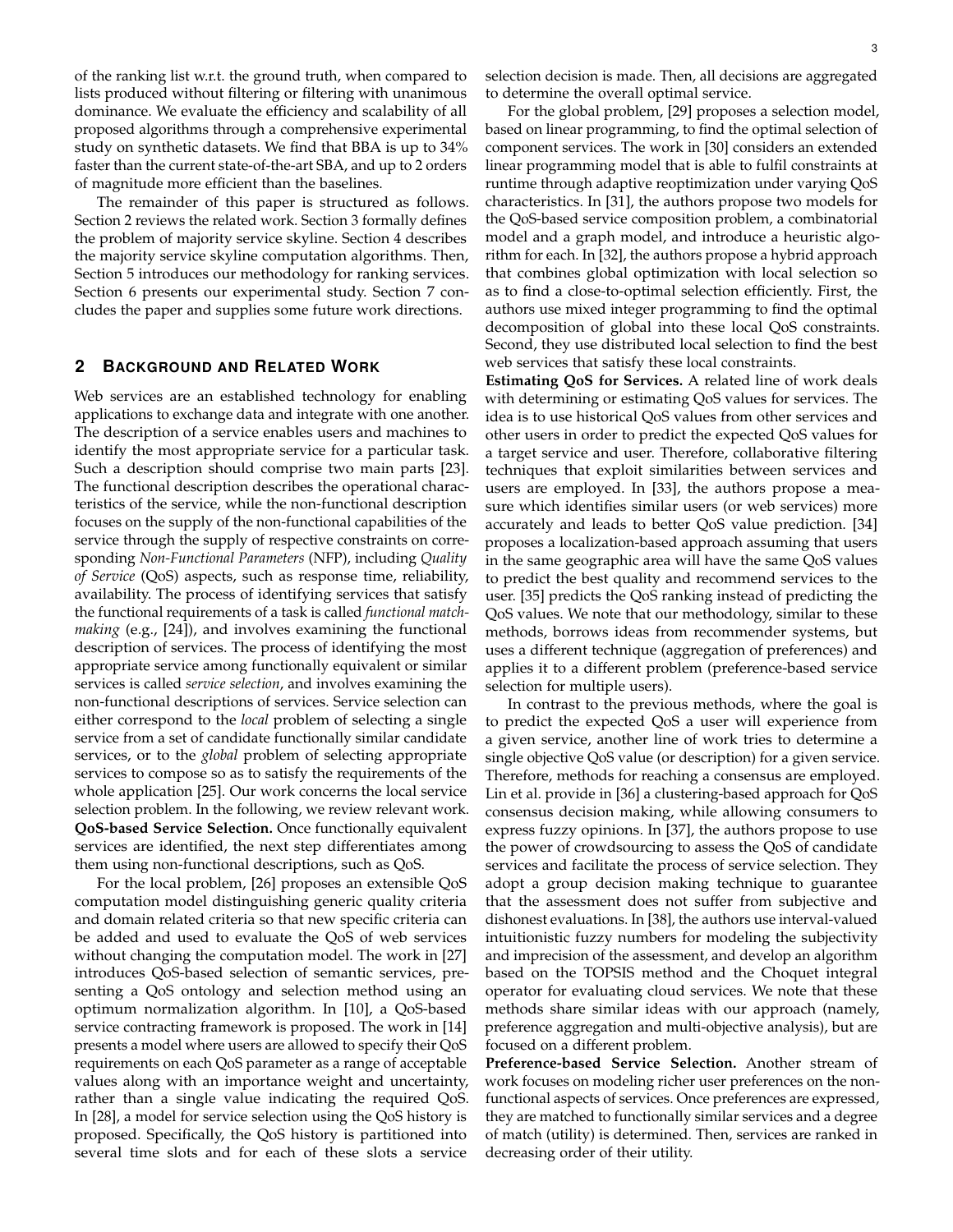For the local selection problem, [\[13\]](#page-13-3) models service configurations and preferences using utility function policies, which allows drawing from multi-attribute decision theory methods to develop an algorithm for optimal service selection. The authors also present the OWL ontology for the specification of configurable service offers and requests, and a flexible and extensible framework for optimal service selection that combines declarative logic-based matching rules with optimization methods, such as linear programming. [\[39\]](#page-13-29) uses a qualitative graphical representation of preference, CP-nets, to deal with services selection in terms of user preferences. This approach can reason over a user's incomplete and constrained preferences. [\[40\]](#page-13-30) proposes a system for conducting qualitative service selection in the presence of incomplete or conflicting user preferences, using CP-nets to model user preferences. The system utilizes the history of users to amend the preferences of active users, thus improving the results of the service selection.

For global selection, [\[41\]](#page-13-31) proposes an approach for an automated selection of services for service composition, where preferences are modeled as fuzzy if-then rules. A fuzzy rule describes which combination of attribute values a user is willing to accept and to which degree, where attribute values and degree of acceptance are fuzzy sets. [\[12\]](#page-13-2) proposes an approach to automatically compose services, while taking into account the user preferences. User preferences are modeled using fuzzy sets. Different methods are investigated to compute the relevance degrees of discovered services w.r.t. user's preferences. To select the most relevant services, a fuzzy dominance relationship is proposed to rank-order services. The selected services are then used to find the top- $k$ service compositions. A method to improve the diversity of returned compositions is also proposed.

**Skyline-based Service Selection.** Some preference-based service selection methods employ methods that are based on the concept of *skyline*, a.k.a. Pareto optimality, and its variants. A service is in the skyline if there is no other service that dominates it, i.e., be at least as good on all attributes of interest, and strictly better on one. The concept has been heavily studied in the data management community, where efficient methods have been proposed, e.g., [\[42\]](#page-13-32), [\[43\]](#page-13-33). In the context of service descriptions, the attributes of interest are NFP values (typically QoS). Our work borrows ideas from this line of work, but differs in that: (1) the attributes of interest are the degrees of match of user preferences to NFP values (instead of the NFP values directly), and (2) multiple users with distinct preferences are considered.

For the local selection problem, the number of services that belong to a QoS-based skyline can be quite large. Several approaches attempt to control or reduce the number of returned services. [\[44\]](#page-13-34) uses the concept of representative skyline [\[45\]](#page-13-35) to select services based on their QoS; briefly, a skyline service is representative if it is similar to a large number of other skyline services. We note that a similar skyline-based method is adopted in [\[11\]](#page-13-1), but for the problem of service matchmaking according to functional descriptions. [\[46\]](#page-13-36) and [\[47\]](#page-13-37) use the  $k$ -dominance relationship of [\[20\]](#page-13-10) to filter services; briefly, an service is said to  $k$ -dominate another if there are  $k$  dimensions on which dominance holds. These approaches are similar to ours, in that they also employ relaxed dominance relationships. However, in our work, we

apply similar ideas to a different problem, that of selecting services for multiple users. Moreover, we note that the algorithms we present here are more efficient than the adaptation of the methods in [\[20\]](#page-13-10).

For the global selection problem, [\[48\]](#page-13-38) computes the skyline service execution plans. They propose indexing service operations to compute the skyline more efficiently. In [\[49\]](#page-13-39), the authors propose a preference order based on a set of fuzzy linguistic predicates. Then, they present a weighting procedure for transforming the preference relations into numerical weights, which is used to identify preferred skyline solutions. In [\[50\]](#page-13-40), the authors develop strategies to select the skyline composite services efficiently. They show that it is sufficient to compute the local service skylines without generating all possible service compositions. The work in [\[51\]](#page-13-41) applies the MapReduce computation model for parallel skyline service selection. Specifically, they employ an anglebased data space partitioning approach to deliver services to different nodes. The work in [\[52\]](#page-13-42) focuses on computing the composite service skyline in the presence of QoS correlations. Different pruning techniques are investigated to accelerate the computing process.

**Service Selection for Multiple Users.** The problem is to identify services that are appropriate to a set of users, each expressing one's own preferences in terms of NFPs. In [\[17\]](#page-13-7), the authors refer to the AHP (Analytical Hierarchy Process) approach to transform both user qualitative preferences and users' priorities into user weights, which are then used to rank services. In [\[53\]](#page-13-43), the authors propose an approach for resolving conflicting service requests using Euclidean distance with weights to calculate the matching degree between a request and a web service, a global optimal web service selection model has been developed based on 0-1 integral programming. Wang et al. [\[54\]](#page-13-44) first predicts the missing multi-QoS values according to the historical QoS experience from different users, and then selects the global optimal solution for multi-user. In [\[16\]](#page-13-6), services are first ranked individually per user, and user weights are then used to merge the ranked lists. Similarly, [\[8\]](#page-12-7) propose to merge the ranked lists adopting a consensus-based approach.

These approaches resort to performing a weight-based aggregation of services. We argue that this approach obscures and blurs the individual user preferences per NFPs. In our previous work [\[19\]](#page-13-9), we propose to discard services that are majority dominated, i.e., a majority of users agree that there are better alternatives. This way, individual preferences on what constitutes non-desirable services, are not ignored by the aggregation mechanism, ensuring thus a level of fairness across all users. In this work, we go further than [\[19\]](#page-13-9), in that we consider the problem of ranking services for multiple users, and show how our majority dominance-based approach can be integrated with existing ranking approaches.

## <span id="page-3-0"></span>**3 PROBLEM DESCRIPTION**

In this section, we supply the basic notions used in this paper, and formalize the notion of majority service skyline. Table [4](#page-4-1) summarizes the frequently used symbols and their description.

Given a set of functionally equivalent services  $S =$  ${s_1, s_2, \ldots, s_n}$ , where each is defined over a set of NFPs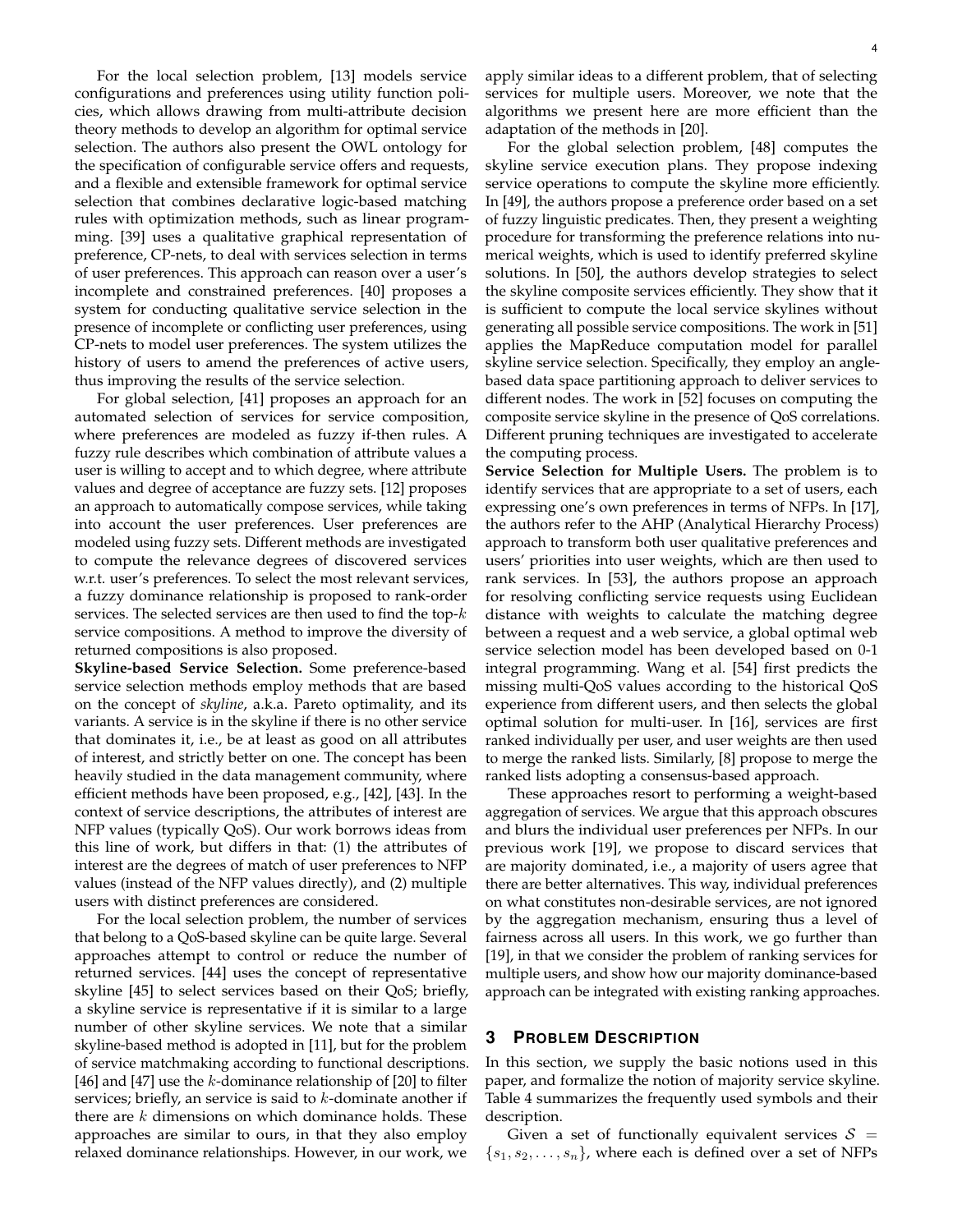TABLE 4: Notation

<span id="page-4-1"></span>

| Symbol                                                     | Description                                       |
|------------------------------------------------------------|---------------------------------------------------|
| $S, s_i$                                                   | Set of services, a specific service               |
| $\mathcal{P}, p_a$                                         | Set of NFPs, a specific NFP                       |
| n, m, d                                                    | Number of services, users, NFPs                   |
| $s_i.p_a$                                                  | Value of $p_a$ for $s_i$                          |
| $\mathcal{U}, u_x$                                         | Set of users, a specific user                     |
| $u_x$ . $p_a$                                              | Preference of $u_x$ on $p_a$                      |
|                                                            | Matching vector of $s_i$ to $u_x$                 |
| $\mu^x_i \\ \mu^x_i. p_a$                                  | Matching degree of $s_i$ to $u_x$ w.r.t. $p_a$    |
|                                                            | Lower bound of matching degrees of $s_i$ on $p_a$ |
| $\mu_i^-, p_a$<br>$\mu_i^+, p_a$<br>$\mu_i^+$<br>$\mu_i^+$ | Upper bound of matching degrees of $s_i$ on $p_a$ |
|                                                            | Lower bound of the matching vectors of $s_i$      |
|                                                            | Upper bound of the matching vectors of $s_i$      |
| $s_i \succeq^x s_j$                                        | $s_i$ weakly dominates $s_i$ w.r.t. $u_x$         |
| $s_i \succ^x s_i$                                          | $s_i$ dominates $s_j$ w.r.t. $u_x$                |
| $s_i \succ_{\text{U}} s_j$                                 | $s_i$ unanimously dominates $s_i$                 |
| $s_i \succ_M s_j$                                          | $s_i$ majority-dominates $s_i$                    |
| $s_i \succ_{\mathsf{W}} s_i$                               | $s_i$ Widely dominates $s_i$                      |
| uss                                                        | Unanimous service skyline                         |
| MSS                                                        | Majority service skyline                          |

 $\mathcal{P} = \{p_1, p_2, \ldots, p_d\}$ , we use  $s_i \cdot p_a$  to denote the value of parameter  $p_a$  for service  $s_i$ . Further, assume a set of users  $\mathcal{U} = \{u_1, u_2, \dots, u_m\}$ , where each specifies her/his preferences on the set of parameters  $P$ , and we use  $u_x \cdot p_a$  to denote the preference of  $u_x$  on parameter  $p_a$ .

Given a service  $s_i$  and a user  $u_x$ , the matching vector of  $s_i$  to  $u_x$ , denoted as  $\mu_i^x$ , is a *d*-dimensional point in  $[0,1]^d$ , where its *a*-th coordinate is the matching degree with respect to parameter  $p_a$ , i.e.,  $\mu_i^x = (\mu_i^x.p_1, \mu_i^x.p_2, \ldots, \mu_i^x.p_d)$ . The matching degree  $\mu_i^x \cdot p_a$  is defined by a matching function  $\mu$  :  $2^{dom(p_a)} \rightarrow [0,1]$  that specifies to which extent the service's NFP value (or range, or set of values)  $p_a$  satisfies the users' preference  $u_x$ . We emphasize that the mechanism of the matching function is orthogonal to our problem. For example, the matching degree can be a utility function that only depends on the specific user and service, or a collaborative filtering mechanism that considers past interactions of all users with all services.

*Example 4.* The matching degree of service  $s_1$  to user  $u_1$ with respect to response time is given by the probability that this service satisfies the user's preference, computed as  $\frac{|[150,450] \cap (0,400]|}{|[150,450]|}$  =  $\frac{|[150,400]|}{|[150,450]|}$  $= 250/300 = 0.83.$ With respect to redundancy, the matching degree is 1, indicating that the level of the service's data redundancy satisfies the user. Thus, the matching vector of service  $s_1$ to user  $u_1$  is  $\mu_1^1 = (0.83, 1)$ . All matching vectors of our example are shown in Table [3.](#page-1-0)

We now introduce the notion of majority service skyline.

- *Definition 1 (Weak Dominance).* Given a user  $u_x$ , we say that a service  $s_i$  *weakly dominates* another service  $s_j$  w.r.t.  $u_x$ , denoted as  $s_i \succeq^x s_j$ , iff  $s_i$  has better or equal matching degrees than  $s_j$  on all specified preference parameters. i.e.,  $s_i \succeq^x s_j \Leftrightarrow \forall p_a \in \mathcal{P} : \mu_i^x.p_a \geq \mu_j^x.p_a.$
- *Definition 2 (Dominance).* Given a user  $u_x$ , we say that a service  $s_i$  *dominates* another service  $s_j$  w.r.t.  $u_x$ , denoted as  $s_i \succ^x s_j$ , iff  $s_i$  has better or equal matching degrees than  $s_i$  on all specified preference parameters, and strictly better matching degree on at least one. i.e.,  $s_i \succ^x s_j \Leftrightarrow$  $\forall p_a \in \mathcal{P}: \mu_i^x.p_a \geq \mu_j^x.p_a \land \exists p_b \in \mathcal{P}: \mu_i^x.p_b > \mu_j^x.p_b.$
- <span id="page-4-2"></span>*Definition 3 (Unanimous Dominance).* Given a set of users U, we say that a service  $s_i$  *unanimously dominates* another

service  $s_j$ , denoted as  $s_i \succ_{\text{U}} s_j$ , iff  $s_i$  weakly dominates  $s_i$  w.r.t. all users, and there exists at least one user  $u_y$ , for which  $s_i$  dominates  $s_j$ . i.e.,  $s_i \succ_{\mathsf{U}} s_j \Leftrightarrow \forall u_x \in \mathcal{U} : s_i \succeq^x$  $s_j \wedge \exists u_y \in \mathcal{U} : s_i \succ^y s_j.$ 

- *Definition 4 (Unanimous Service Skyline).* Given a set of services S and a set of users U, the *unanimous service skyline USS* comprises the set of services that are not unanimously dominated by any other service. i.e., *USS* =  $\{s_i \in \mathcal{S} \mid \nexists s_j \in \mathcal{S} : s_j \succ_{\mathsf{U}} s_i\}.$
- <span id="page-4-3"></span>*Definition 5 (Majority Dominance).* Given a set of users U, we say that a service  $s_i$  *majority-dominates* another service  $s_j$ , denoted as  $s_i \succ_M s_j$ , iff (1) there exists a subset  $\mathcal{U}' \subseteq \mathcal{U}$  containing more than half of the users such that  $s_i$  weakly dominates  $s_j$  w.r.t. all users in this subset, and (2) there exists a user  $u_y$  for which  $s_i$  dominates  $s_j$ . i.e.,  $s_i \succ_\mathtt{M} s_j \Leftrightarrow (\exists \mathcal{U}' \subseteq \mathcal{U} : |\mathcal{U}'| > \lfloor |\mathcal{U}|/2 \rfloor \wedge \forall u_x \in \mathcal{U}'\ s_i \succeq^x$  $(s_j) \wedge \exists u_y \in \mathcal{U}' : s_i \succ^y s_j.$
- *Definition 6 (Majority Service Skyline).* Given a set of services S and a set of users U, the *majority service skyline MSS* comprises the set of services that are not majoritydominated by any other service. i.e.,  $MSS = \{s_i \in S \mid$  $\exists s_j \in \mathcal{S} : s_j \succ_M s_i$ .

We note that is possible to enforce a *super-majority*, e.g., require two-thirds of the users to agree. The necessary change is in the first requirement of majority dominance: ensure that the user subset has the desired cardinality.

*Example 5.* Service  $s_1$  majority dominates service  $s_3$  according to the majority of  $u_1, u_3$ . Similarly, service  $s_2$  majority dominates  $s_1$  according to the majority of  $u_1, u_2$ . Service  $s<sub>2</sub>$  is not majority dominated by any other service, and thus belongs to the majority service skyline.

Recall that the unanimous service skyline comprises services  $s_1$ ,  $s_2$ , and  $s_3$  (see Example [3\)](#page-1-1), and observe that the majority service skyline has smaller cardinality than the unanimous service skyline. This is formally expressed as follows.

<span id="page-4-4"></span>*Lemma 1.* If service  $s_i$  unanimously dominates service  $s_j$ , then  $s_i$  majority-dominates  $s_j$ . i.e.,  $s_i \succ_{\text{U}} s_j \Rightarrow s_i \succ_{\text{M}} s_j$ .

*Proof:* Follows from Definition [3](#page-4-2) and Definition [5,](#page-4-3) setting  $\mathcal{U}' = \mathcal{U}$ . □

*Theorem 1.* The majority service skyline is a subset of the unanimous service skyline. i.e., *MSS* ⊆ *USS*.

*Proof:* Assume that there exists a service  $s_i$ , such that  $s_i$  ∈ *MSS* and  $s_i$  ∉ *USS*. Since  $s_i$  ∉ *USS*, there must exist a service  $s_j$ , such that  $s_j \succ_{\mathsf{U}} s_i$ . Thus, by Lemma [1,](#page-4-4) we have  $s_j$  ≻<sub>M</sub>  $s_i$ . Which leads to a contradiction, as  $s_i$  ∈ *MSS*.  $\Box$ 

We now provide the formal definition for the majority rule-based multiple users service selection problem.

**Problem statement.** Given a set of functionally similar services  $S$  defined over a set of NFPs  $P$ , and a set of users U along with their preferences over each parameter in  $P$ , compute the *majority service skyline*.

## <span id="page-4-0"></span>**4 COMPUTING THE MAJORITY SERVICE SKYLINE**

In this section, we first show how an adaptation of existing algorithms can be used to compute the majority service skyline, and we then present our proposed algorithms.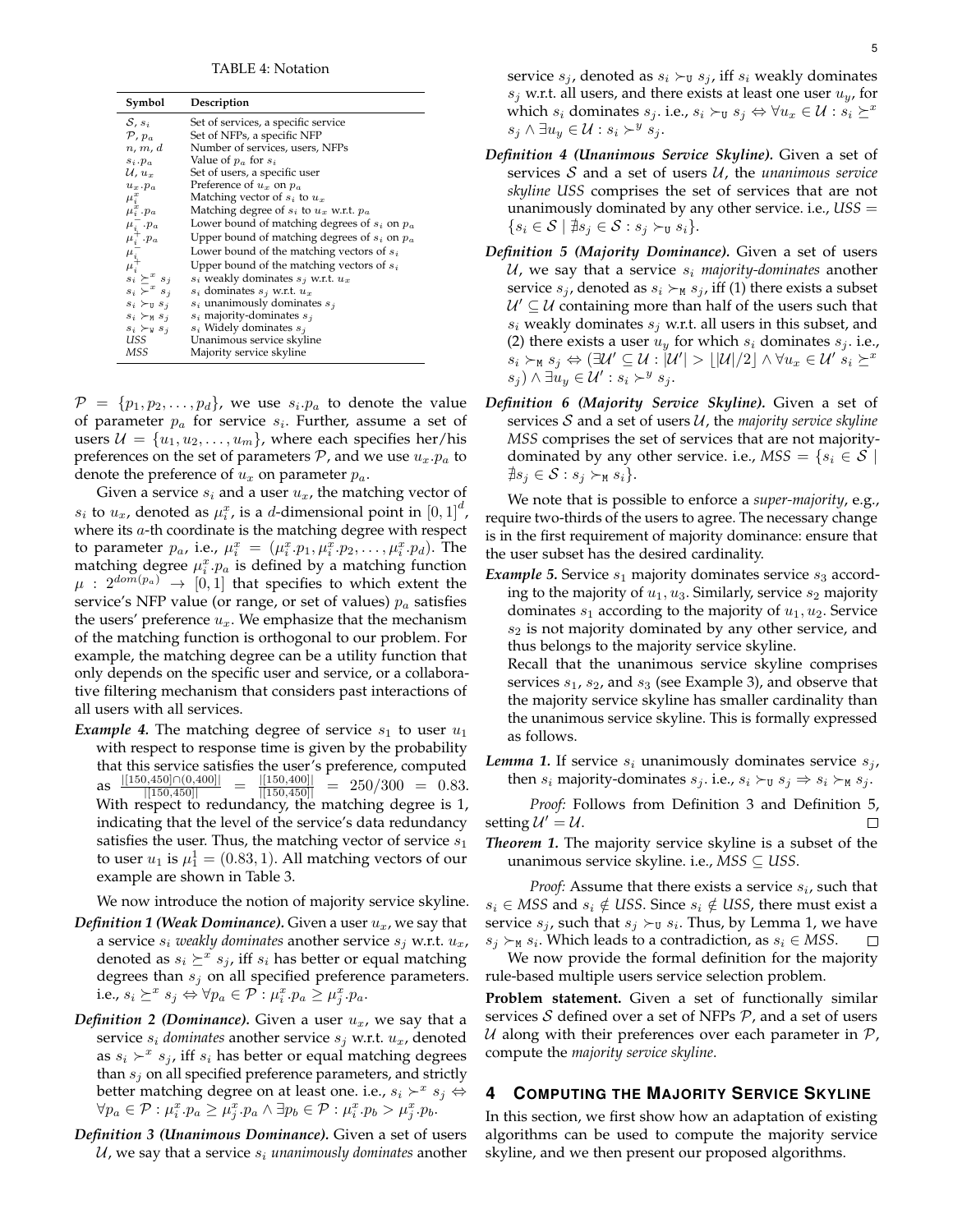#### <span id="page-5-3"></span>**4.1 The Baseline Algorithm**

Observe thereafter that unlike the unanimous dominance relationship, the majority dominance relationship does not maintain the transitive property, i.e., the majority dominance relationship is not transitive.

# *Theorem 2.* The majority dominance relationship is not transitive. i.e.,  $\exists s_i, s_j, s_k \in \mathcal{S}: s_i \succ_\mathbb{M} s_j \wedge s_j \succ_\mathbb{M} s_k \wedge s_i \nsucc_\mathbb{M} s_k.$

*Proof:* Consider services  $s_1$ ,  $s_2$ ,  $s_3$  from our example. Observe that  $s_2 \succ_M s_1$  and  $s_1 \succ_M s_3$ , but  $s_2 \not\vdash_M s_3$ .

The above theorem shows that the majority dominance relationship shares the intransitivity property of the  $k$ dominance relationship introduced in [\[20\]](#page-13-10). Therefore, even if a majority-dominated service cannot be a result, it cannot be completely disregarded as it still might eliminate other services. In our running example,  $s_1$  is the only service that can eliminate  $s_3$ . This observation justifies why the existing algorithms for computing the conventional skyline are not applicable for computing the majority service skyline. However, the one scan algorithm (OSA) and two scan algorithm (TSA) of [\[20\]](#page-13-10), can be adapted to compute the majority service skyline, by exchanging  $k$ -dominance checks for majority dominance checks (or equivalently setting  $k = |m/2| + 1$ ).

This *Baseline Algorithm* first computes the matching vector  $\mu_i^x$  of each service  $s_i$  in  $\mathcal S$  with respect to each user  $u_x$  in  $\mathcal U$ . Then, the majority service skyline *MSS* is computed using the adaptation of OSA or TSA. Finally, *MSS* is returned.

**Computational Complexity.** The computational cost of BA is the sum of two stages. The first is computing the matching degrees, which takes  $\mathcal{O}(d \cdot m \cdot n)$  time. The second is computing the majority service skyline, which involves checking all  $\mathcal{O}(n^2)$  pairs of services in the worst case. Each dominance check is over  $m$  users and  $d$  non-functional parameters. So, the total cost of the second stage is  $\mathcal{O}(d \cdot m \cdot n^2)$ in the worst case. Thus, BA takes in total  $\mathcal{O}(d \cdot m \cdot n^2)$  time.

#### <span id="page-5-4"></span>**4.2 The Sort-Based Algorithm**

Hereafter, we present the *Sort-Based Algorithm* (SBA), which improves on BA by employing a number of observations; SBA was introduced as MSA in [\[19\]](#page-13-9). The main idea is to sort the services according to a monotonic function that preserves the preferences of all users, so that the number of dominance checks is reduced. Specifically, SBA is based on Lemma [1](#page-4-4) and the next two lemmas.

<span id="page-5-0"></span>*Lemma 2.* If service  $s_i$  unanimously dominates service  $s_i$ and  $s_i$  majority-dominates service  $s_k$ , then  $s_i$  majoritydominates  $s_k$ . i.e.,  $s_i \succ_{\mathsf{U}} s_j \wedge s_j \succ_{\mathsf{M}} s_k \Rightarrow s_i \succ_{\mathsf{M}} s_k$ .

*Proof:* Since  $s_i$  majority-dominates  $s_k$ , there exists a set  $\mathcal U'$  users with  $|\mathcal U'| > |\mathcal U|/2$  such that  $s_j$  weakly dominates  $s_k$  according to them, and there also exists a user  $u_y \in \mathcal{U}'$  for which  $s_i$  dominates  $s_k$ . Since  $s_i$  unanimously dominates  $s_i$ , it holds that for the subset  $\mathcal{U}'$  of users  $s_i$  weakly dominates  $s_i$ . Then, since weak dominance is a transitive relationship, we derive that for all users in  $\mathcal{U}', s_i$  weakly dominates  $s_k$ , and also according to  $u_y \in \mathcal{U}'$   $s_i$  dominates  $s_k$ . Therefore, by definition,  $s_i$  majority dominates  $s_k$ .

<span id="page-5-1"></span>*Lemma* 3. Let  $f : \mathcal{S} \to \mathbb{R}^+$  be a monotone function aggregating the matching degrees of each service for all users. If a service  $s_i$  unanimously dominates another service  $s_i$ , then  $f(s_i) \ge f(s_j)$ . i.e.,  $s_i \succ_{\mathbf{U}} s_j \Rightarrow f(s_i) \ge f(s_j)$ .

#### **Algorithm 1:** SBA

<span id="page-5-2"></span>

|    | <b>Input:</b> set of services $S$ ; set of users $U$ ; |  |  |
|----|--------------------------------------------------------|--|--|
|    | <b>Output:</b> majority service skyline MSS;           |  |  |
| 1  | begin                                                  |  |  |
| 2  | $MSS \leftarrow \emptyset$                             |  |  |
| 3  | $USS' \leftarrow \emptyset$                            |  |  |
| 4  | foreach $s_i \in \mathcal{S}$ do                       |  |  |
| 5  | foreach $u_x \in \mathcal{U}$ do                       |  |  |
| 6  | compute $\mu_i^x$ ;                                    |  |  |
| 7  | sort S according to $f$ ;                              |  |  |
| 8  | foreach $s_i \in \mathcal{S}$ do                       |  |  |
| 9  | $inUSS \leftarrow true;$                               |  |  |
| 10 | foreach $s_j \in MSS \cup USS'$ do                     |  |  |
| 11 | if $s_j \succ_{\text{U}} s_i$ then                     |  |  |
| 12 | $inUSS \leftarrow false;$                              |  |  |
| 13 | break;                                                 |  |  |
| 14 | if inUSS then                                          |  |  |
| 15 | foreach $s_j \in MSS$ do                               |  |  |
| 16 | if $s_i \succ_{M} s_j$ then                            |  |  |
| 17 | move $s_i$ from MSS to USS';                           |  |  |
| 18 | $inMSS \leftarrow true;$                               |  |  |
| 19 | foreach $s_i \in MSS \cup USS'$ do                     |  |  |
| 20 | if $s_j \succ_M s_i$ then                              |  |  |
| 21 | $inMSS \leftarrow false;$                              |  |  |
| 22 | break:                                                 |  |  |
| 23 | if inMSS then                                          |  |  |
| 24 | insert $s_i$ into MSS;                                 |  |  |
| 25 | else                                                   |  |  |
| 26 | insert $s_i$ into USS';                                |  |  |
| 27 | return MSS;                                            |  |  |
|    |                                                        |  |  |

*Proof:* The fact that  $s_i$  unanimously dominates  $s_i$ means that  $s_i$  is better than or equal to  $s_j$  with respect to all preference parameters of all users. This implies that a monotone aggregate function over the matching degrees of  $s_i$  has a greater or equal value than that function over the matching degrees of  $s_i$ . Hence,  $f(s_i) \geq f(s_i)$ .  $\Box$ 

Lemma [1](#page-4-4) and Lemma [2,](#page-5-0) suggest that it is sufficient to compare each service against the unanimous skyline services to detect if it is part (or not) of the majority service skyline. This essentially reduces the number of dominance checks (comparisons). Specifically, if a service  $s_i$  is unanimously dominated, then discard it as (1) it is not part of the majority service skyline (Lemma [1\)](#page-4-4), and (2) it is unnecessary for eliminating other services (Lemma [2\)](#page-5-0).

Lemma [3](#page-5-1) helps further reduce unnecessary comparisons. To exploit this property, we sort the services in non-ascending order of the sum of their matching degrees. i.e., for a service  $s_i$ ,  $f(s_i) = \sum_{u_x \in \mathcal{U}} \sum_{p_a \in \mathcal{P}} \mu_i^x \cdot p_a$ . The implication is that a service  $s_i$  can only be unanimously dominated by a service that has appeared before  $s_i$  in the examined order. Thus, checks for unanimous dominance can be reduced. This is the idea behind the SFS algorithm [\[55\]](#page-13-45), which we apply for cyclic dominance relationships.

SBA is depicted in Algorithm [1.](#page-5-2) Based on Lemma [1](#page-4-4) and Lemma [2,](#page-5-0) SBA maintains two sets *MSS* and *USS'*, containing respectively the set of intermediate majority skyline services and the set of intermediate unanimous skyline services that are not in *MSS*. Thus*, MSS∪USS'* constitutes the intermediate unanimous service skyline. Initially, both sets *MSS* and *USS*<sup>0</sup> are empty (lines 2–3). Then, the matching vector  $\mu_i^x$  of each service  $s_i$  in  $\mathcal S$  with respect to each user  $u_x$  in  $\mathcal U$  is computed (lines 4-6). After that, the services are sorted in the descending order of  $f$  (line 7). Afterwards, the algorithm iterates over the sorted services (loop in line 8). At each iteration, a service  $s_i$  from  $\mathcal S$  is compared against services in  $\mathit{MSS} \cup \mathit{USS}'$  (loop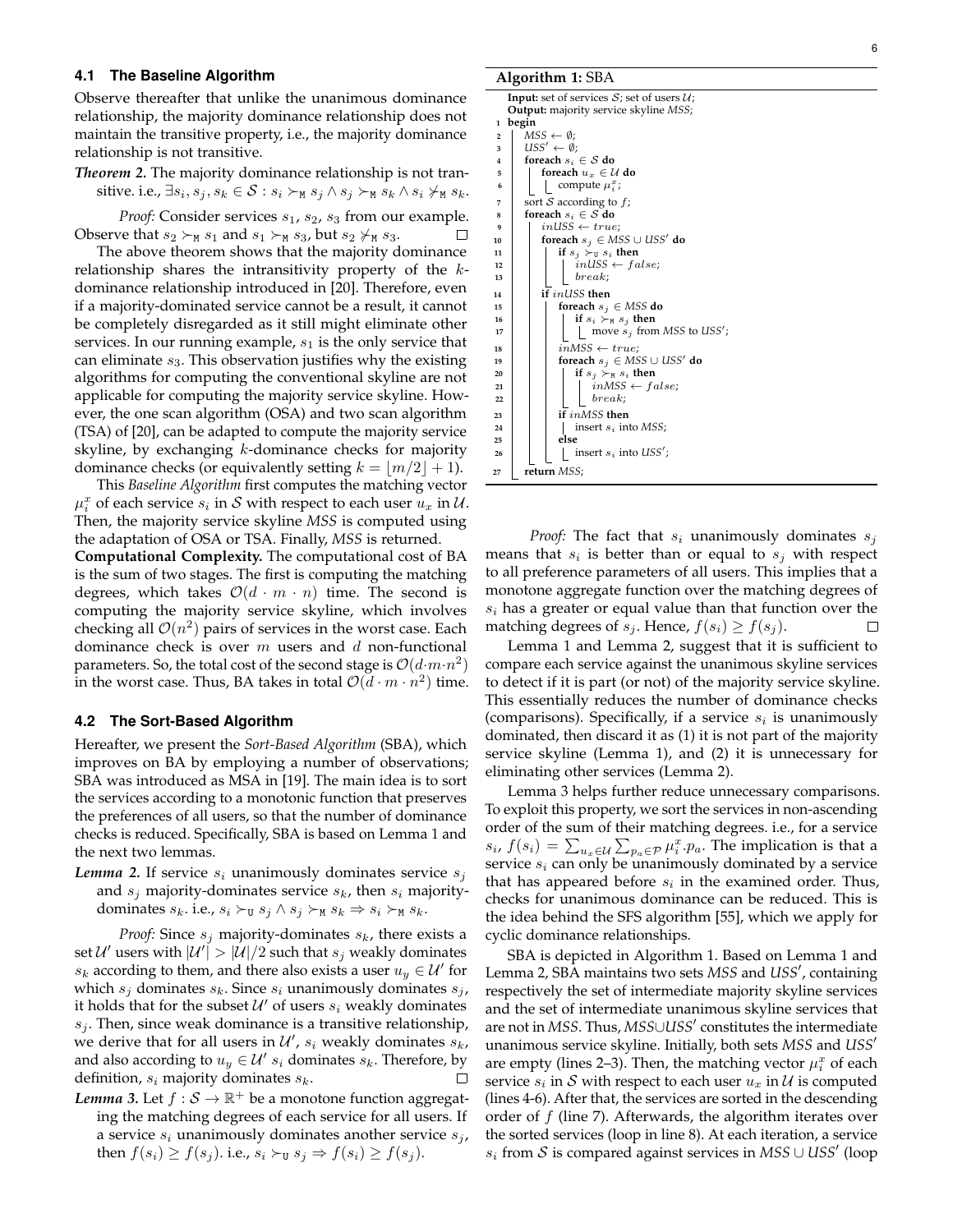<span id="page-6-0"></span>TABLE 5: Lower and Upper Bounds of the Matching Vectors

| Service        | <b>Lower Bound</b> | <b>Upper Bound</b> |
|----------------|--------------------|--------------------|
| S <sub>1</sub> | (0.50, 0)          | (0.83, 1)          |
| $s_{2}$        | (1.00, 0)          | (1.00, 1)          |
| $s_3$          | (0.40, 1)          | (0.80, 1)          |
| S <sub>4</sub> | (0.00, 0)          | (0.20, 1)          |
| $s_{5}$        | (0.67, 0)          | (1.00, 1)          |
| $s_6$          | (0.00, 0)          | (0.20, 1)          |
| $s_7$          | (0.09, 0)          | (0.27, 1)          |
| $s_{8}$        | (0.00, 0)          | (0.33, 0)          |
| $s_9$          | (0.00, 0)          | (0.00, 0)          |

in line 10), i.e., the set of services that may unanimously dominate  $s_i$  (as the other services cannot dominate  $s_i$  from Lemma [3\)](#page-5-1), to check if  $s_i$  is part (or not) of the unanimous service skyline. If  $s_i$  is unanimously dominated by any service in *MSS*∪*USS'*, then SBA breaks out of inner for-loop (i.e., loop in line 10); in other words, service  $s_i$  is discarded since it is not part of the majority service skyline (Lemma [1\)](#page-4-4), and it is unnecessary for discarding other services (Lemma [2\)](#page-5-0). Otherwise, i.e., service  $s_i$  is a unanimous skyline service, if  $s_i$ majority-dominates any service  $s_j$  in *MSS* (i.e.,  $s_j$  is not part of the majority service skyline), then  $s_i$  is moved from *MSS* to *USS'*, as it is a unanimous skyline service, thus useful for eliminating other services (lines 15–17). For the same reason, if  $s_i$  is majority-dominated by any service in  $MSS \cup USS'$ , it is inserted into  $USS'$ . Else,  $s_i$  is an intermediate majority skyline service and is inserted into *MSS* (lines 19–26). Once all services in S are examined, *MSS* is returned (line 27).

*Example 6.* For SBA, the services are sorted, in the format  $\langle s_i, f(s_i) \rangle$ , as follows:  $\langle s_3, 4.8 \rangle$ ,  $\langle s_1, 4.0 \rangle$ ,  $\langle s_2, 4.0 \rangle$ ,  $\langle s_5, 3.5 \rangle$ ,  $\langle s_7, 1.5 \rangle$ ,  $\langle s_4, 1.3 \rangle$ ,  $\langle s_6, 1.3 \rangle$ ,  $\langle s_8, 0.5 \rangle$ ,  $\langle s_9, 0.0 \rangle$ . Then, service  $s_2$  is inserted into *MSS* as it is not majoritydominated, while, services  $s_1$  and  $s_3$  are inserted into USS' since they are both majority-dominated, but they are unanimous skyline services. On the other hand, all other services are discarded since they are unanimously dominated. Thus, the SBA correctly returns service  $s_2$  as the majority service skyline.

**Computational Complexity.** Compared to BA, SBA takes an additional step of sorting the services. As this takes  $\mathcal{O}(n \cdot \log n)$  time, the worst-case time complexity of SBA is identical to BA,  $\mathcal{O}(d \cdot m \cdot n^2)$ .

#### <span id="page-6-3"></span>**4.3 The Bounds-Based Algorithm**

In the following, we present our new algorithm, termed *Bounds-Based Algorithm* (BBA), for efficiently computing the majority service skyline. The key idea of BBA is to establish lower and upper bounds for the matching vectors of services in order to: (1) reduce the cost of dominance checks; and (2) minimize the number of dominance checks.

Given a service  $s_i \in S$  and a parameter  $p_a \in \mathcal{P}$ , let  $\mu_i^- p_a$ , and  $\mu_i^+ p_a$  be respectively the lower bound and upper bound of the matching degrees of  $s_i$  on  $p_a$ , i.e.,  $\mu_i^-, p_a = \min_{u_x \in \mathcal{U}} \mu_i^x \cdot p_a$ , and  $\mu_i^+, p_a = \max_{u_x \in \mathcal{U}} \mu_i^x \cdot p_a$ . Then, the lower bound and the upper bound of the matching vectors of  $s_i$  are  $\mu_i^- = (\mu_i^-, p_1, \mu_i^-, p_2, \dots, \mu_i^-, p_d)$ , and  $\mu_i^+ = (\mu_i^+.p_1, \mu_i^+.p_2, \ldots, \mu_i^+.p_d)$ , respectively.

*Example 7.* Table [5](#page-6-0) shows the lower bounds and the upper bounds of the matching vectors of each service.

Moreover, our algorithm leverages an important concept called wide dominance, which offers a key property that can be used to quickly discard inappropriate services. We define the wide dominance relationship as follows.

- *Definition 7 (Wide Dominance).* A service  $s_i$  *widely dominates* another service  $s_j$ , denoted as  $s_i \succ_{w} s_j$ , iff the lower bounds of the matching degrees of  $s_i$  are better than or equal to the upper bounds of the matching degrees of  $s_i$  on all parameters, and strictly better on at least one. i.e.,  $s_i \succ_{w} s_j \Leftrightarrow \forall p_a \in \mathcal{P} : \mu_i^-, p_a \geq \mu_j^+, p_a \wedge \exists p_b \in \mathcal{P}$ :  $\mu_i^- . p_b > \mu_j^+ . p_b.$
- *Example 8.* Service  $s_3$  widely dominates service  $s_4$ , as the lower bounds of the former (0.40, 1) are better than the upper bounds of the latter  $(0.20, 1)$  (see Table [5\)](#page-6-0).

To compute the majority service skyline efficiently, BBA exploits the following properties, in addition to those previously defined.

<span id="page-6-1"></span>*Lemma 4.* If service  $s_i$  widely dominates service  $s_j$ , then  $s_i$ unanimously dominates  $s_j$ . i.e.,  $s_i \succ_w s_j \Rightarrow s_i \succ_v s_j$ .

*Proof:* Assume that  $s_i \succ_{W} s_j$  and  $s_i \not\succ_{W} s_j$ . Given that  $s_i \not\vdash_{\mathsf{U}} s_j$ , there must exist a user  $u_x$  and a parameter  $p_a$  such that  $\mu_j^x \cdot p_a > \mu_i^x \cdot p_a$ . This leads to a contradiction as  $s_i \succ_\mathtt{W} s_j$ means that the lower bounds of the matching degrees of  $s_i$ are better or equal than the upper bounds of the matching degrees of  $s_i$  on all parameters, and strictly better on at least one. П

Note that the inverse direction does not hold, i.e, if  $s_i$ unanimously dominates  $s_j$ , then the former might not widely dominate the latter. This is exhibited in our example:  $s_1$ unanimously dominates, but does not widely dominate,  $s_4$ .

<span id="page-6-2"></span>*Lemma 5.* Let  $f : \mathcal{S} \to \mathbb{R}^+$  be a monotone function aggregating the matching degrees of each service for all users such that  $f(s_i) \ge \max_{p_a \in \mathcal{P}} \mu_i^+, p_a$ . Given two services  $s_i$ and  $s_j$ , if  $\min_{p_a \in \mathcal{P}} \mu_i^{-1} \overline{p_a} > f(s_j)$ , then  $s_i$  unanimously dominates  $s_j$ . i.e.,  $\min_{p_a \in \mathcal{P}} \mu_i^-, p_a > f(s_j) \Rightarrow s_i \succ_v s_j$ .

*Proof:* As  $f(s_j) \ge \max_{p_a \in \mathcal{P}} \mu_j^+, p_a$ ,  $\min_{p_a \in \mathcal{P}} \mu_i^-, p_a >$  $f(s_j)$  implies that  $\min_{p_a \in \mathcal{P}} \mu_i^-, p_a > \max_{p_a \in \mathcal{P}} \mu_j^+, p_a$ . Thus,  $s_i \succ_{W} s_j$ . Hence, by Lemma [4,](#page-6-1)  $s_i \succ_{W} s_j$ .

Similar to SBA, BBA exploits Lemmas [1](#page-4-4) and [2](#page-5-0) to compare each service against only the unanimous skyline services.

Moreover, as in SBA, BBA employs Lemma [3](#page-5-1) to avoid unnecessary comparisons. To exploit this property, we sort the services in non-ascending order considering for each of them the sum of the upper bounds of their matching degrees. We denote this function as  $f$ , and thus for a service  $s_i$ ,  $f(s_i) = \sum_{p_a \in \mathcal{P}} \mu_i^+, p_a$ . In case of ties, the sum of their matching degrees for all users is used. We denote this function as g, i.e., for a service  $s_i$ ,  $g(s_i) = \sum_{u_x \in \mathcal{U}} \sum_{p_a \in \mathcal{P}} \mu_i^x \cdot p_a$ . Therefore, given a service  $s_i$ , searching for services by which  $s_i$  is unanimously dominated can be limited to the part of the service before  $s_i$ . Note that function  $f$  satisfies the requirement of Lemma [5.](#page-6-2)

Lemma [4](#page-6-1) allows us to avoid iterating over all users when checking if a service  $s_i$  unanimously dominates another service  $s_i$  by first comparing their corresponding lower bound and the upper bound of their matching vectors, i.e.,  $\mu_i^-$  and  $\mu_j^+$ . Thereby, reducing the cost of a number of unanimous dominance checks from  $\mathcal{O}(d \cdot m)$  to  $\mathcal{O}(d)$ .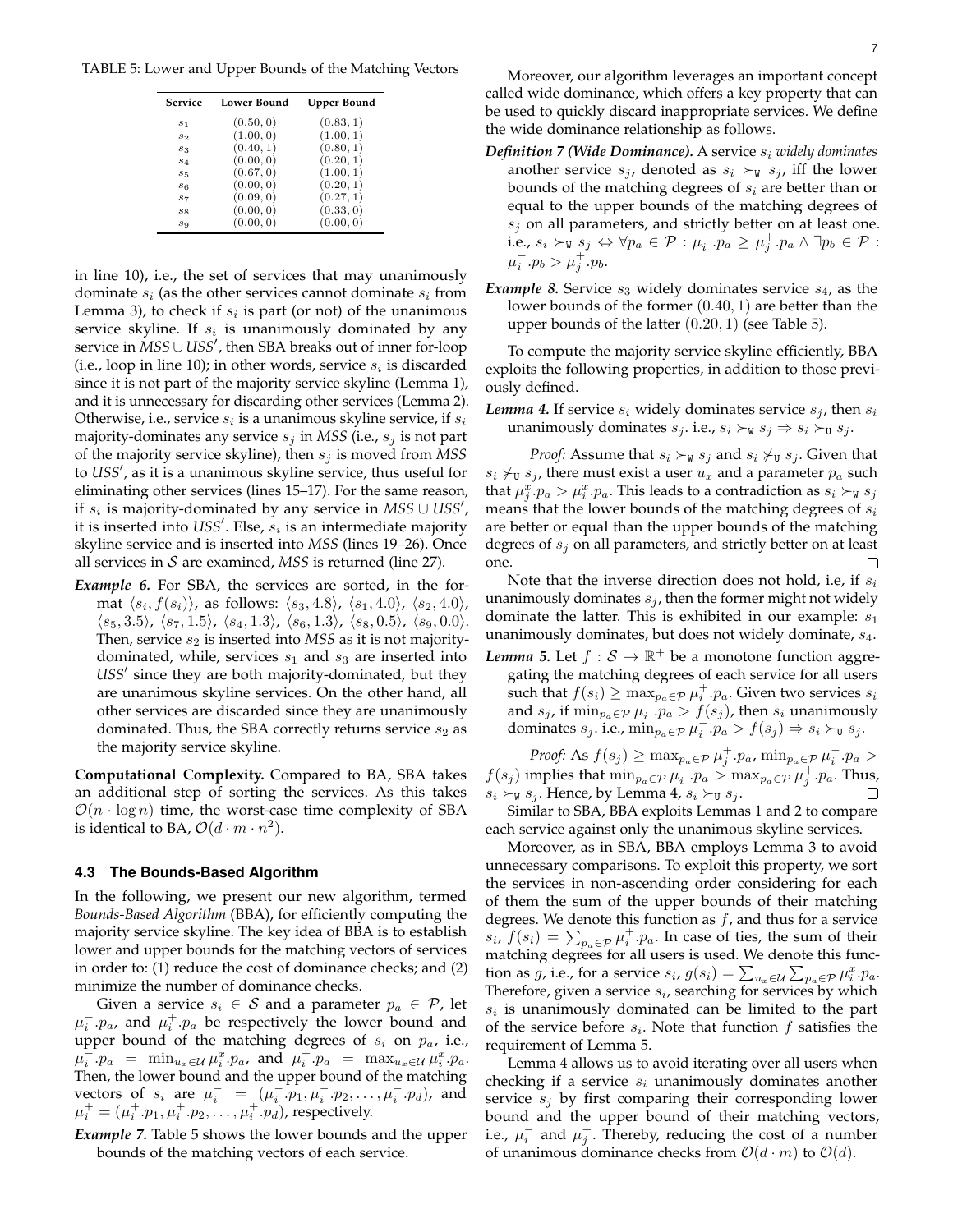#### **Algorithm 2:** BBA

<span id="page-7-1"></span>

|                | <b>Input:</b> set of services $S$ ; set of users $U$ ;                           |  |  |
|----------------|----------------------------------------------------------------------------------|--|--|
|                | Output: majority service skyline MSS;                                            |  |  |
| 1              | begin                                                                            |  |  |
| $\overline{2}$ | $MSS \leftarrow \emptyset$ ;                                                     |  |  |
| 3              | $USS' \leftarrow \emptyset$                                                      |  |  |
| $\overline{4}$ | $\mu_{stop} \leftarrow 0;$                                                       |  |  |
| 5              | foreach $s_i \in \mathcal{S}$ do                                                 |  |  |
| 6              | foreach $u_x \in \mathcal{U}$ do                                                 |  |  |
| 7              | compute $\mu_i^x$ ;                                                              |  |  |
| 8              | compute $\mu_i^-$ ;                                                              |  |  |
| 9              | compute $\mu_i^+$ ;                                                              |  |  |
| 10             | sort S according to $f$ , then $g$ in case of ties;                              |  |  |
| 11             | foreach $s_i \in \mathcal{S}$ do                                                 |  |  |
| 12             | if $\mu_{stop} > f(s_i)$ then                                                    |  |  |
| 13             | break;                                                                           |  |  |
| 14             | else                                                                             |  |  |
| 15             | $in$ <i>USS</i> $\leftarrow true$ ;                                              |  |  |
| 16             | foreach $s_j \in MSS \cup USS'$ do                                               |  |  |
| 17             | if $s_i \succ_{w} s_i$ then                                                      |  |  |
| 18             | $inUSS \leftarrow false;$                                                        |  |  |
| 19             | break;                                                                           |  |  |
| 20             | else                                                                             |  |  |
| 21             | if $s_i \succ_{\text{U}} s_i$ then                                               |  |  |
| 22             | $inUSS \leftarrow false;$                                                        |  |  |
| 23             | break;                                                                           |  |  |
| 24             | if inUSS then                                                                    |  |  |
| 25             | $\mu_{stop} \leftarrow max(\mu_{stop}, \min_{pa \in \mathcal{P}} \mu_i^-, p_a);$ |  |  |
| 26             | foreach $s_i \in MSS$ do                                                         |  |  |
| 27             | if $s_i \succ_{M} s_j$ then                                                      |  |  |
| 28             | remove $s_j$ from MSS to USS';                                                   |  |  |
| 29             | $inMSS \leftarrow true;$                                                         |  |  |
| 30             | foreach $s_i \in MSS \cup USS'$ do                                               |  |  |
| 31             | if $s_j \succ_{\mathbb{M}} s_i$ then                                             |  |  |
| 32             | $inMSS \leftarrow false;$                                                        |  |  |
| 33             | break;                                                                           |  |  |
| 34             | if $inMSS$ then                                                                  |  |  |
| 35             | insert $s_i$ into MSS;                                                           |  |  |
| 36             | else                                                                             |  |  |
| 37             | insert $s_i$ into USS';                                                          |  |  |
| 38             | return MSS;                                                                      |  |  |

Furthermore, Lemma [5](#page-6-2) provides a termination condition. Specifically, given two services  $s_i$  and  $s_j$ , if  $\min_{p_a \in \mathcal{P}} \mu_i^-, p_a >$  $f(s_j) = \sum_{p_a \in \mathcal{P}}^{\mathcal{P}} \mu_j^+ p_a$  then  $s_i$  unanimously dominates  $s_j$  as well as all services after  $s_i$  (since services are sorted in nonascending order,  $f(s_i) > f(s_k)$  for any service  $s_k$  after  $s_i$ ).

BBA, shown in Algorithm [2,](#page-7-1) leverages the observations made above to compute efficiently the majority service skyline. Based on Lemma [1](#page-4-4) and Lemma [2,](#page-5-0) BBA maintains two sets MSS and USS', containing respectively the set of intermediate majority skyline services and the set of intermediate unanimous skyline services that are not in *MSS*. Thus, *MSS* ∪ *USS'* constitutes the intermediate unanimous service skyline. Also, based on Lemma [5,](#page-6-2) BBA uses variable  $\mu_{stop}$ , which maintains the maximin matching degrees of the examined services, i.e.,  $\max_{s_i \in MSSUUSS'} \min_{p_a \in \mathcal{P}} \mu_i$ . observe that the maximin strategy offers the earliest termination position. Initially both sets *MSS* and *USS'* are empty (lines 2–3), and  $\mu_{stop}$  is set to 0 (line 4); since no service is examined up to now. Then, the matching vector  $\mu_i^x$  of each service  $s_i$  in  $\mathcal S$  with respect to each user  $u_x$  in  $\mathcal U$  is computed, and the lower bound  $\mu_i^-$  and the upper bound  $\mu_i^+$  of the matching vectors of each service  $s_i$  is deduced (lines 5–9). After that, the services are sorted in non-ascending order of f, then g in case of ties (line 10). Afterwards, the algorithm iterates over the services (loop in line 11). Each time a new service  $s_i$  from S is examined. If  $\mu_{stop} > f(s_i)$  (line 12), i.e., the algorithm has reached the sufficient condition to

conclude that no additional service in  $S$  can be part of the majority service skyline (Lemma [5\)](#page-6-2), then BBA breaks out of for-loop and the result *MSS* is returned (line 38). Otherwise,  $s$ ervice  $s_i$  is compared against services in *MSS*  $\cup$  *USS'* (loop in line 16), i.e., the set of services that may unanimously dominate  $s_i$  (as the other services cannot dominate  $s_i$  from Lemma [3\)](#page-5-1), to check if  $s_i$  is part (or not) of the unanimous service skyline. From Lemma [4,](#page-6-1) BBA first checks if service  $s_i$ is widely dominated, then if it is unanimously dominated. If  $s_i$  is widely dominated or unanimously dominated by any service in *MSS* ∪ *USS'* then BBA breaks out of inner for-loop (i.e., loop in line 16); in other words, service  $s_i$  is discarded since it is not part of the majority service skyline (Lemma [1\)](#page-4-4), and it is unnecessary for discarding other services (Lemma [2\)](#page-5-0). Otherwise, i.e., service  $s_i$  is a unanimous skyline service,  $\mu_{stop}$  is updated (line 25), and if  $s_i$  majority-dominates any service  $s_j$  in *MSS* (i.e.,  $s_j$  is not part of the majority service skyline), then  $s_j$  is removed from *MSS* to *USS'*, as it is a unanimous skyline service, thus useful for eliminating other services (lines 26–28). For the same reason, if  $s_i$  is majoritydominated by any service in *MSS* ∪ *USS*<sup>0</sup> , it is inserted into  $USS'$ . Else,  $s_i$  is an intermediate majority skyline service and is thus inserted into *MSS* (lines 30–37). In the case that all services in  $S$  are examined, this means that the termination condition (lines 12–13) is not reached, the result *MSS* is returned (line 38).

*Example 9.* For BBA, the services are sorted, in the format  $\langle s_i, f(s_i) \rangle$ , as follows:  $\langle s_2, 2.0 \rangle$ ,  $\langle s_5, 2.0 \rangle$ ,  $\langle s_1, 1.8 \rangle$ ,  $\langle s_3, 1.8 \rangle$ ,  $\langle s_7, 1.3 \rangle$ ,  $\langle s_4, 1.2 \rangle$ ,  $\langle s_6, 1.2 \rangle$ ,  $\langle s_8, 0.3 \rangle$ ,  $\langle s_9, 0.0 \rangle$ . Then, service  $s_2$  is inserted into *MSS* as it is not majoritydominated, while, services  $s_1$  and  $s_3$  are inserted into USS' since they are both majority-dominated, but they are unanimous skyline services. On the other hand, service  $s<sub>5</sub>$  is discarded since it is unanimously dominated by service  $s_2$ . Also, service  $s_4$  is discarded as it is widely dominated by service  $s_3$ . Moreover, services  $s_8$  and  $s_9$ are not considered since BBA will reach the termination condition ( $\mu_{stop} = 0.4 > f(s_8) > f(s_9)$ ). BBA correctly returns service  $s_2$  as the majority service skyline.

**Computational Complexity.** The cost of BBA is the sum of three stages. The first is computing the matching degrees, and lower/upper bounds of the matching vectors at  $\mathcal{O}(d \cdot m \cdot n)$ time. The second is sorting the services at  $\mathcal{O}(n \cdot \log(n))$  time. The last is computing the majority service skyline, which performs  $\mathcal{O}(d \cdot m \cdot n^2)$  comparisons in the worst case. Thus, BBA takes in total  $\mathcal{O}(d \cdot m \cdot n^2)$  time.

# <span id="page-7-0"></span>**5 RANKING SERVICES FOR MULTIPLE USERS**

The motivation for computing the majority service skyline is to reduce the number of services returned by keeping only the most interesting ones. However, as the number of users and the number of NFPs increase, it becomes more likely that the users express very different and conflicting preferences, leading to a large cardinality of the majority service skyline. Hence, the task of identifying an appropriate service may still be cumbersome. In this section, we address the problem of providing a ranking among services in the majority skyline such that it takes into account users' preferences.

It is possible to pose the service ranking problem as a group recommender task: given available services and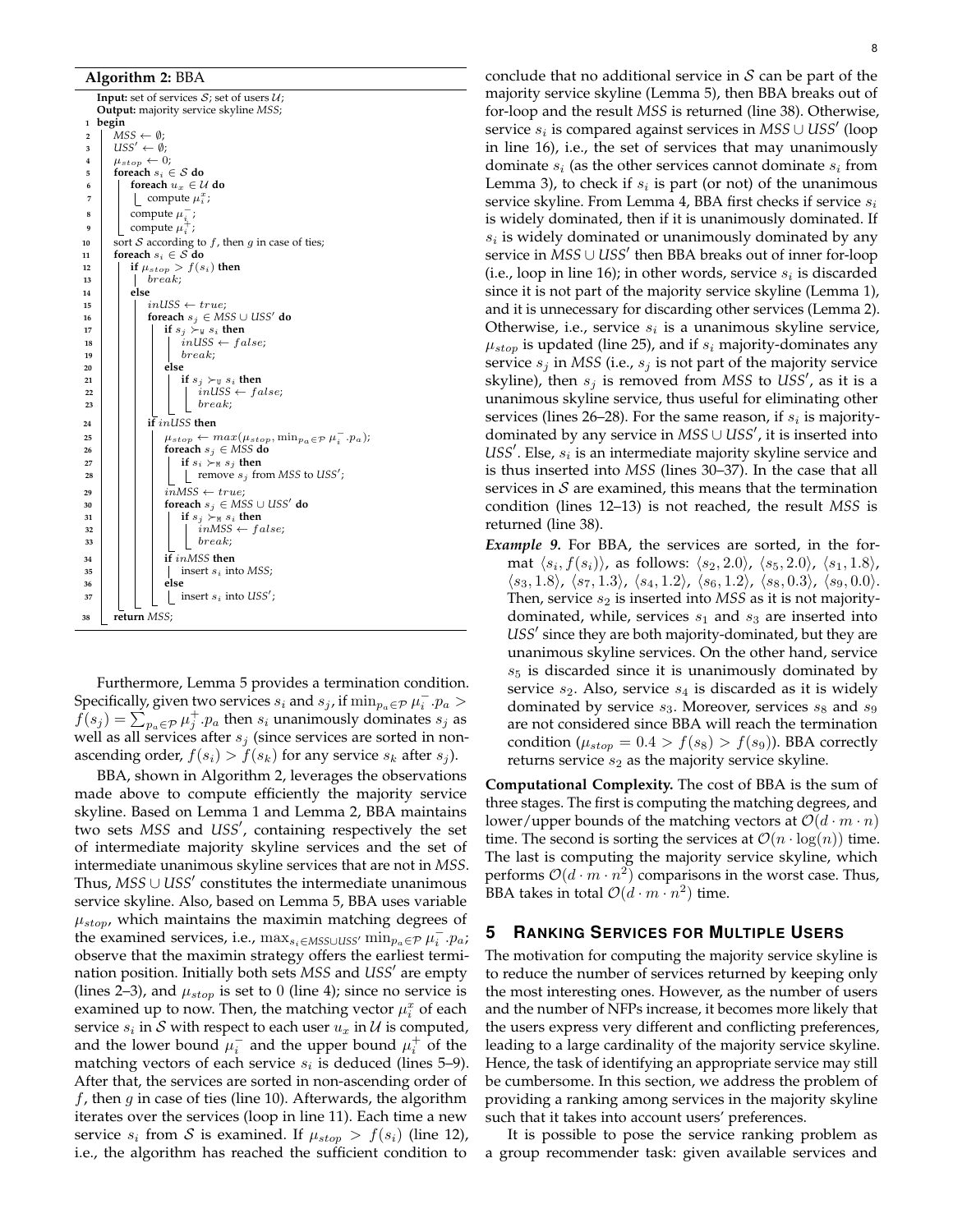a group of users, where for each user we know her/his individual preferences, what is an appropriate ranking of services? As we explicitly know the preferences of individual users as well as the characteristics of services, we can already compute matching degrees per user as in Section [3.](#page-3-0) Therefore, for each user individually we can compile a ranked list of recommended services, e.g., by ranking based on the average matching degrees across all service parameters. The challenge is to come up with a single ranked list satisfying all users.

The literature on group recommenders is rich (see [\[21\]](#page-13-11), [\[22\]](#page-13-12)). The most appropriate line of work is the combination of individual recommendations for group members. Specifically, in *rating aggregation*, an item is explicitly assigned a group rating determined by an aggregation over the predicted member ratings. The aggregation strategies are mostly inspired by social choice theory, which deals with techniques for combining individual preferences (see [\[56\]](#page-13-46) for an overview).

The additive strategy (Add) adds the individual matching degrees and produces an overall desirability among users. The multiplicative strategy (Mult) takes the product of individual matching degrees. The minimum strategy (Min) considers the minimum of individual matching degrees and reflects thereby the fact of not strongly displeasing any user (least misery principle). Under these two last aggregation rules, unsatisfied users have a higher impact on the final decision than satisfied ones. The maximum strategy (Max) considers the maximum of individual matching degrees for offering the maximum pleasure among users.

Translated to our problem, the baseline approach following standard practice from group recommenders entails the following steps. For each service and user, compute their total (i.e., average) matching degree. Then, for each service compute the *group matching degree*, by applying an aggregation strategy, Add, Mult, Min or Max. Then recommend to the group a ranked list of services, ordered decreasingly by their group matching degree.

Observe that the aforementioned procedure can be applied to all services, or to one of their subsets. For instance, one can select the services in the unanimous service skyline, or those in the majority service skyline. Our proposal is to compute group matching degrees only for services that are in the majority skyline, independently of the aggregation strategy adopted. As a final remark, let us note that several impossibility results have been proven in social choice theory with respect to optimal rankings, e.g., Arrow's impossibility theorem [\[57\]](#page-13-47). Essentially, they suggest that no ranking mechanism can be appropriate in all cases. Hence, we do not advocate one strategy over another. In the experimental evaluation we have investigated several ranking mechanisms, and the consistent finding is that majority-based filtering leads to more informative rankings.

#### <span id="page-8-0"></span>**6 EXPERIMENTAL EVALUATION**

In this section, we first describe the experiment setup and then we present and discuss the respective results.

#### **6.1 Evaluation Setup**

We first discuss the objectives of the evaluation, and then present the datasets used and the methodology followed.

#### *6.1.1 Research Questions*

Our evaluation answers the following questions.

**Q1:** Is MSS more effective than USS in identifying relevant services?

**Q2:** Is MSS more effective than USS in ranking services?

**Q3:** How do MSS algorithms scale?

#### *6.1.2 Datasets*

To answer our research questions, we use three datasets. The first two are based on real datasets, while the third is synthetic. Note that we were unable to find a real dataset that contains all necessary ingredients for our evaluation, i.e., service non-functional parameter values, user preferences, and ground truth services for the users.

**CLOUD.** We manually compile a list of 70 services offering cloud storage, and which are described by two parameters, (monthly) Cost and Storage Size. As the ground truth, we use three lists, denoted as CLOUD List A, B, C, each containing the top-10 cloud storage services as evaluated by different websites. The lists and all services are included in the supplementary material.

Based on each list, we generate a set of user preferences. Specifically, for each user, we assign a preferred value for the two service non-functional parameters, Cost and Storage Size, by selecting uniformly at random among the values of services in the top-10 list. The matching degrees between users' preferences and services' parameters are computed using the Jaccard coefficient [\[58\]](#page-13-48).

 $QWS$ . We use the publicly available dataset  $QWS^2$  $QWS^2$ , with measurements of 9 QoS parameters for 2507 real-world web services. To allow for a uniform measurement of service qualities independent of units, we normalize the QoS values to  $[0, 1]$ , where 0 indicates the worst value and 1 the best.

Users' preferences on each QoS parameter are generated uniformly at random taking a value between the  $50<sup>th</sup>$  overall best normalized QoS value and the maximum possible normalized QoS value (1), meaning that users require the best QoS values. The matching degrees between users' preferences and services' parameters are computed as follows. If the value of a given QoS parameter is greater than or equal to that of the user's preference then the matching degree is 1, meaning that the QoS parameter is completely satisfied; otherwise, the matching degree is penalized by how much the preference deviates from the service's parameter value. Concretely, for service  $s_i$ , user  $u_x$ , and QoS parameter  $p_a$ , the degree of match is computed as  $\mu_i^x \cdot p_a = 1 - \max\{u_x \cdot p_a - s_i \cdot p_a, 0\}.$ 

The ground truth contains the top-250 services (∼10% of dataset) according to the average normalized QoS value. **SYNTH.** We synthetically generate datasets to greatly vary the problem parameters, so as to study their effect on the efficiency of the majority service skyline algorithms, as well on the effectiveness of the various approaches. In particular, the services and users' preferences are generated following two distributions: (1) *similar*, where users' preferences are almost similar, i.e., a good match of a given service to some user increases the possibility of its good match to the other users; (2) *conflicting*, where users' preferences are diversified,

<span id="page-8-1"></span><sup>2.</sup> [www.uoguelph.ca/](www.uoguelph.ca/~qmahmoud/qws/)∼qmahmoud/qws/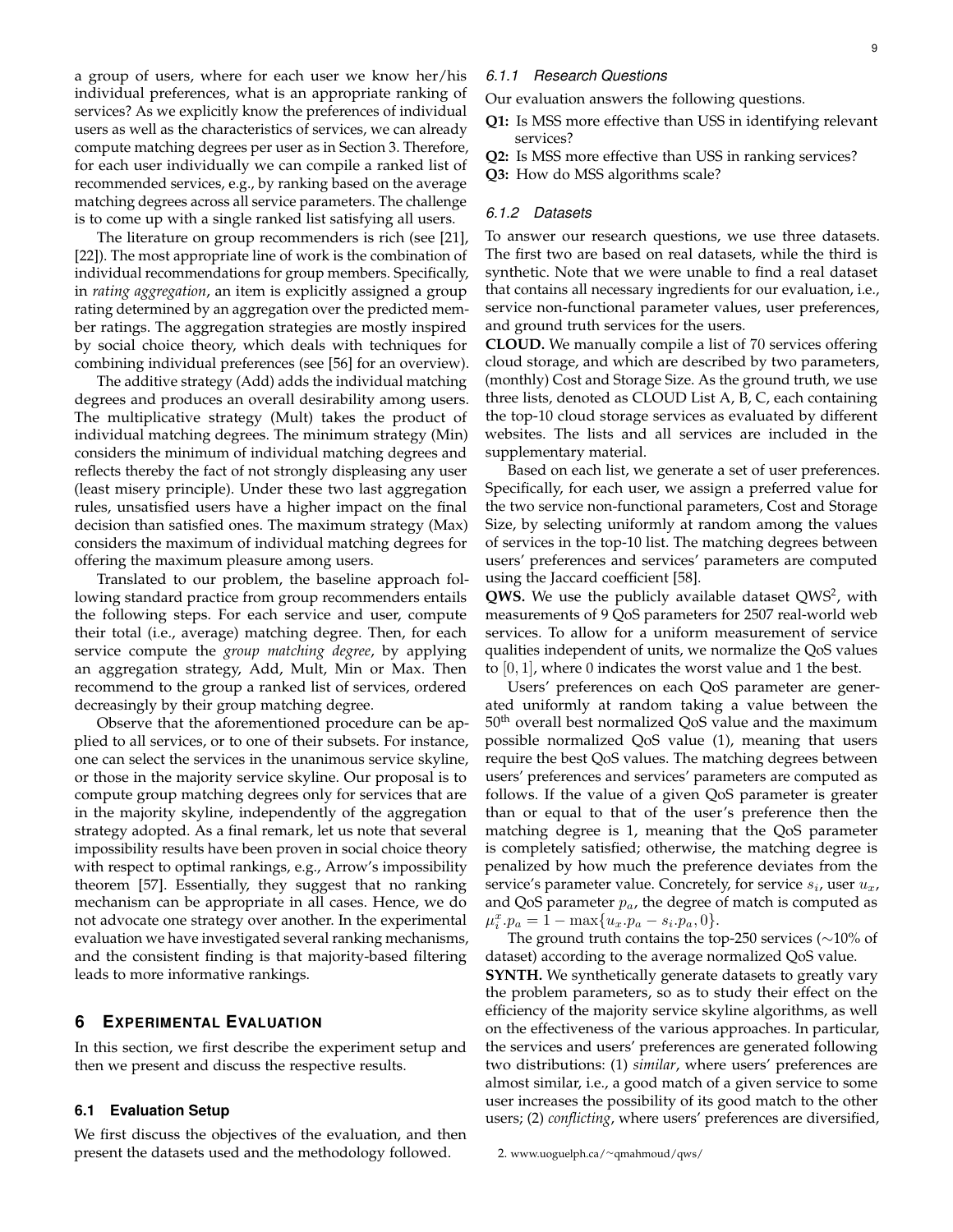i.e., for a given service, good matches (or bad matches) to all users are less likely to occur.

#### *6.1.3 Methodology*

To answer **Q1**, we consider two ways. First, we examine the *size* of MSS and USS. Fewer services means that the users will decide among fewer alternatives, which is desired. We would like to see how much smaller is the MSS compared to USS. Second, when we have a ground truth, we quantify the quality of the returned services with respect to it. Specifically, we measure *precision*, *recall*, and *F1 score*, which is the harmonic average of the first two. These three metrics take values in the range  $[0, 1]$ , with higher values being better.

To answer **Q2**, we use the ground truth to quantify the quality of a ranked list containing all services (All), the majority service skyline (MSS), and the unanimous service skyline (USS).

The way services are ranked is orthogonal to our approach. Therefore, we consider various aggregation strategies, namely, the four mentioned in Section [5,](#page-7-0) namely, additive (Add), maximum (Max), multiplicative (Mult), and minimum (Min), as well as the consensus-based approach (Cons) described in [\[8\]](#page-12-7). Each aggregation strategy is paired with a set of services to rank, either All, MSS, or USS, for a total of 15 distinct rankings.

The quality of a ranked list with respect to the ground truth is measured in terms of its *normalized discounted cumulative gain* at rank  $k$  (NDCG@k). Let  $\sigma$  denote the ranking returned by an approach, with  $\sigma[i]$  representing the service at the *i*-th rank. Moreover, let  $score(\sigma[i])$  denote the Borda score of service  $\sigma[i]$  according to the ground truth. Then, the discounted cumulative gain (DCG) at rank  $k$  is defined as: DCG@k =  $\sum_{i=1}^{k} \frac{2^{score(\sigma[i])}-1}{log(i+1)}$ .

The ideal discounted cumulative gain (IDCG) is defined as the DCG achieved when the relevant items are ranked as in the ground truth. The normalized discounted cumulative gain at position  $k$  is then computed as the ratio of DCG over IDCG: NDCG@k =  $\frac{DCG@k}{IDCG@k}$ . NDCG take values in the range [0, 1], with higher values being better.

To answer **Q3**, we investigate, the performance of four methods: BA-OSA and BA-TSA which are the two baseline variants (Section [4.1\)](#page-5-3), SBA (Section [4.2\)](#page-5-4), and BBA (Section [4.3\)](#page-6-3). We measure performance by the amount of time required to produce the MSS on SYNTH, and investigate different problem settings by varying: (1) the number  $n$  of services available to choose from, (2) the number  $m$  of users to satisfy, and (3) the number  $d$  of parameters describing a service. The involved parameters and their examined values are summarized in Table [6.](#page-9-0) In all experimental setups, we investigate the effects of one parameter, while we set the remaining ones to their default values. All experiments were conducted on a 2.5 GHz Intel Core i7 processor with 16 GB 1600 MHz DDR3 Memory, running macOS Sierra. Reported metric values are averages over one thousand instances.

#### **6.2 Q1: MSS vs. USS in Identifying Relevant Services**

**Size of the Results Set.** In the first set of experiments, we compare the size of the majority service skyline with that of the unanimous service skyline. Having a more manageable result size is beneficial, as it reduces the effort required

<span id="page-9-0"></span>

| Parameter                                                                       | Values                                                        | Default    |
|---------------------------------------------------------------------------------|---------------------------------------------------------------|------------|
| Number of services $(n)$<br>Number of users $(m)$<br>Number of parameters $(d)$ | 10K, 50K, 100K, 500K, 1M<br>4, 7, 10, 13, 16<br>2, 3, 4, 5, 6 | 100K<br>10 |

to manually examine services in order to select the most appropriate. Here, we are using all datasets.

Figure [1](#page-10-0) depicts the result set size for the three instances of CLOUD, and the QWS datasets, as we vary the number of users. The results across all datasets are similar. Observe that the size of MSS is significantly smaller than USS. Moreover, as the number of users increases, the size of USS increases, while that of MSS decreases slightly. For 16 users, MSS eliminates up to 85% services from the USS. Fig. [2](#page-10-1) repeats this experiment on the SYNTH datasets. The result set size is the smallest in Similar and largest in Conflicting. Again, the size of USS increases with the number of users, while that of MSS remains relatively constant.

The reason for the difference in the sizes of MSS and USS is the following. A service is unanimously dominated if all  $m$  users agree. Clearly, increasing  $m$  means that it becomes harder for all users to agree, hence we see an increase in the size of USS. On the other hand, a service is majority dominated if  $\frac{am}{\ln 2}$  +1 users say so. The key observation is that there exist  $\widetilde{O}(m^2)$  possible subsets of  $\lfloor m/2 \rfloor + 1$  users, and it suffices that *only one* of them agrees that a service should be dominated. Therefore, when  $m$  increases, two opposing phenomena occur: it becomes harder for a service to be dominated by a particular subset of  $\lfloor m/2 \rfloor + 1$  users, and at the same time there exist many more such subsets and thus more opportunities for a service to be dominated.

Next in Fig. [3,](#page-10-2) we investigate the effect of the number of services on the result set size, using the SYNTH dataset. In all cases, the result set size increases, but at a smaller rate for MSS. Increasing  $n$  means more services have a chance of not being dominated. A similar trend appears when we increase the number of non-functional parameters in Fig. [4.](#page-10-3) Increasing d means it becomes harder for a service to be dominated.

**Precision and Recall.** We now investigate how good the returned services are with respect to the ground truth; hence, only CLOUD and QWS datasets are used. Fig. [5](#page-11-1) shows the precision of MSS and USS, as we vary the number of users. A general observation is that precision of USS reduces with the number of users. This is because the size of the returned results increases, and thus more unfavorable services have the chance to be included in the result. However, precision of MSS is rather stable, as it always returns a similar result set size with equally good services.

On the other hand, Fig. [6](#page-11-2) shows that USS has better recall than MSS. Clearly, returning more results can increase recall, at the expense of precision. Indeed, any approach that randomly selects a large number of services is able to achieve a good recall. Thus, recall alone is not a good indication of effectiveness in this case.

A more appropriate measure is the F1 score, which balances recall and precision. Fig. [7](#page-11-3) depicts the F1 score, where MSS clearly outperforms USS, with the gap widening as m increases.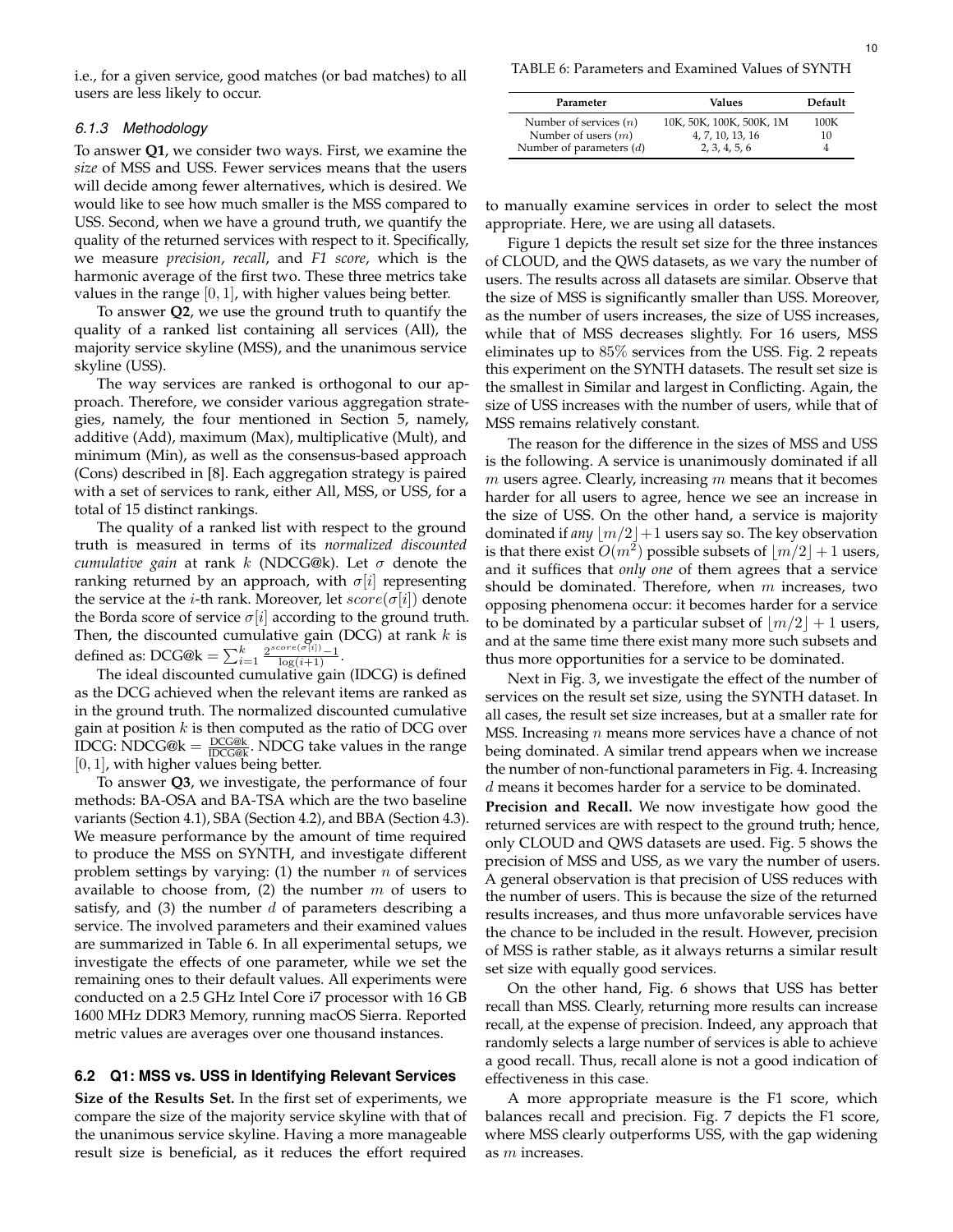<span id="page-10-0"></span>

Fig. 1: Size of the Result Set vs. Number of Users  $(m)$  on CLOUD and OWS

<span id="page-10-1"></span>

Fig. 2: Size of the Result Set vs. Number of Users (m) on SYNTH

<span id="page-10-2"></span>

Fig. 3: Size of Result Set vs. Number of Services (n) on SYNTH

#### **6.3 Q2: MSS vs. USS in Ranking Services**

This research question investigates whether it is beneficial to filter by USS and MSS before ranking services. Therefore, we study the rankings produced by five methods, without any filtering and with dominance-based (USS or MSS) filtering. The evaluation metric is the quality of the ranked list with respect to the ground truth, measured by NDCG.

Figure [8](#page-12-9) shows NDCG varying the number of users. Regarding the ranking methods, observe that the effectiveness improves with  $m$  for Add, Mul, and Cons, but decreases for Max and Min. Add is the best ranking method followed by Cons. Such results are consistent with empirical studies of group recommender systems [\[22\]](#page-13-12). The most important observation though is that, independent of the ranking method, MSS-based filtering results in better ranked lists than USS-based filtering, which only gives a smaller improvement over no filtering. A similar observation holds when we measure at NDCG at different ranks, as shown in Fig. [9.](#page-12-10) 260 **EVERT FOR THE CONSULTER CONSULTER**<br> **EVERT FOR A STRAIGHT TO THE CONSULTER**<br> **EVERT FOR A STRAIGHT TO THE CONSULTER**<br> **EVERT FOR A STRAIGHT TO THE CONSULTER**<br> **EVERT FOR A STRAIGHT TO THE CONSULTER**<br> **EVERT FOR A ST** 

Let us investigate this phenomenon. First, let us explain why the ranked lists across All, USS, and MSS can differ

<span id="page-10-3"></span>

Fig. 4: Size of Result Set vs. Number of Parameters (d) on SYNTH

(i.e., excluding Cons). At the first few ranks in All, there are services that have very good matching degrees for all parameters and all users. Note that these top services in All are not likely to be unanimously dominated, as they have high matching degrees to at least one parameter and user. Hence, we observe that the first few ranks in All and USS are occupied by the exact same services. On the other hand, it is possible that these top services in All can be majority dominated by other services, even by services ranked lower. The reason is that there might exist a service which is highly preferable for the majority of users, but not so for the rest, hence ranked low. Still it is possible that this service majority dominates a top service in All, meaning that the latter will not appear in the USS ranking.

In the ranking produced by Cons, we observe that even the first few ranks in All and USS are not identical. This is because Cons computes a utility for a service that depends on the set of competing services. Hence when dominancebased filtering is applied, Cons derives different scores for the same service. Overall for Cons, we still observe that MSS is more effective than USS.

#### **6.4 Q3: Scalability of MSS Algorithms**

For this research question, we measure the total execution time for all MSS algorithms using the SYNTH dataset. The results varying  $n$ ,  $m$ , and  $d$  are shown respectively in Fig. [10,](#page-12-11) Fig. [11,](#page-12-12) and Fig. [12.](#page-12-13) In Fig. [10,](#page-12-11) the execution time of the algorithms increases with the increase of  $n$  since they perform more dominance checks. As shown in Fig. [11,](#page-12-12) when  $m$ increases, the execution time of the algorithms increases since the cost of dominance checks increases. Observe in Fig. [12](#page-12-13) that execution time of the algorithms increases with the increase of  $d$  since, on the one hand, the cost of dominance checks increases, and on the other hand, the size of the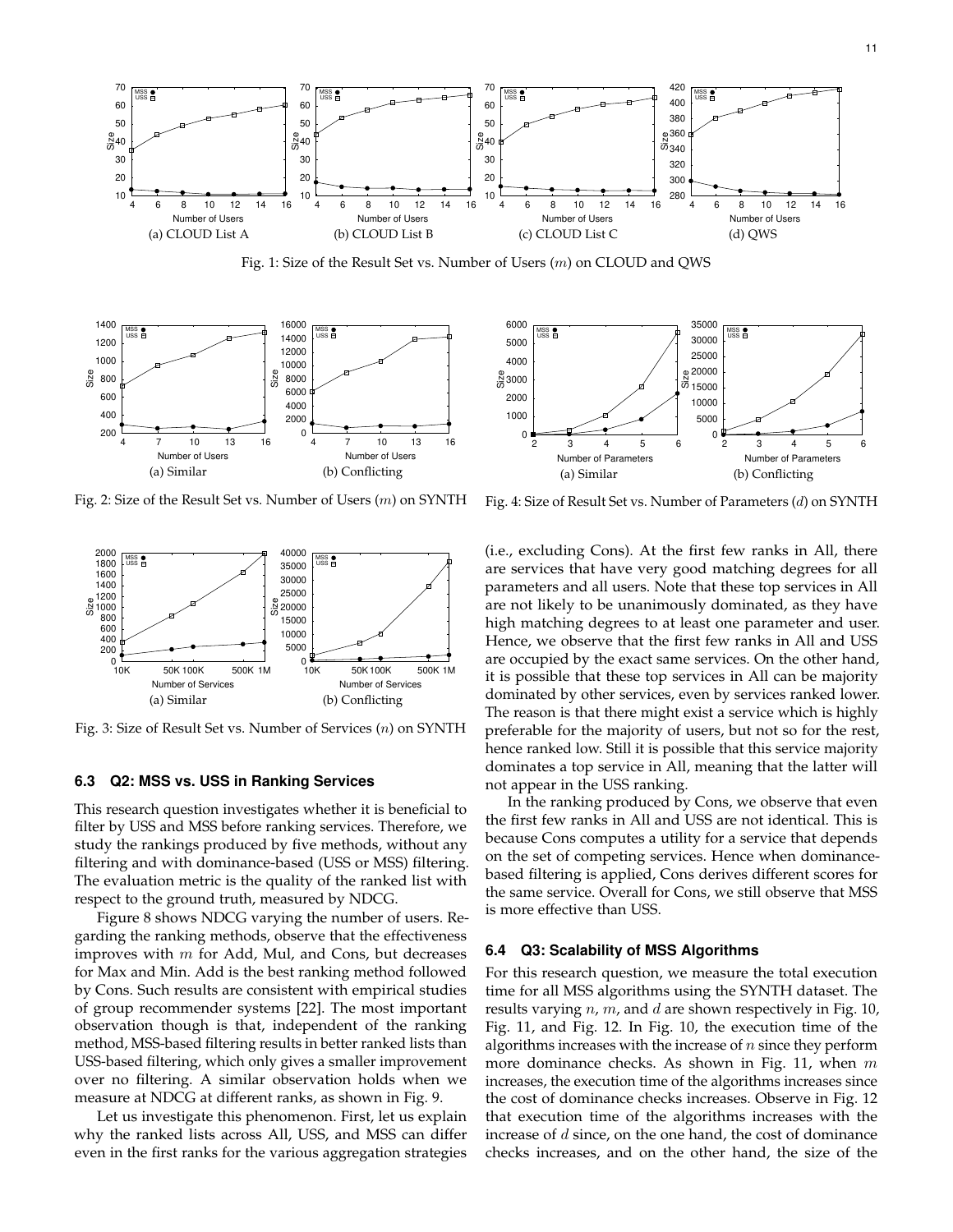<span id="page-11-2"></span><span id="page-11-1"></span>

Fig. 7: F1 Score vs. Number of Users (m)

<span id="page-11-3"></span>majority service skyline becomes larger, thus, less services can be quickly eliminated.

Overall, the results indicate that BBA is consistently faster than SBA (up to 34% better), and up to 2 orders of magnitude more efficient than both BA-OSA and BA-TSA. This indicates that the optimizations of SBA over BA variants, namely Lemmas [2,](#page-5-0) [3,](#page-5-1) are highly effective. Improving over SBA is a more difficult task, with Lemmas [4,](#page-6-1) [5,](#page-6-2) offering a more modest, but still significant improvement over SBA.

# <span id="page-11-0"></span>**7 CONCLUSION**

In this paper, we studied the problem of preference-based service selection under multiple users' preferences. We first introduced a novel concept for this problem based on the concept of majority. The majority service skyline allows users to make a "democratic" decision on which services are inappropriate, so as to exclude them from further consideration. For this problem, we adapt prior work, and also propose two algorithms that are based on novel problem properties. We then turned our attention to the problem of extracting a ranking of non-eliminated services. We observed the similarity of the task to the group recommendation

problem, where it is known that no single ranking can be optimal. Therefore, our proposal is to apply any existing method after the majority dominated services are excluded.

An extensive evaluation using real-based semi-synthetic datasets showed that the majority based dominance can eliminate a large number of services which are considered non relevant. Moreover, we found that applying existing preference-based service ranking methods after the filtering leads to more accurate rankings, and we explained why this interesting phenomenon occurs. We also investigated the scalability of the proposed methods as we increased the number of available services, users in the decision group, or non-functional parameters. We saw that our algorithm is up to 2 orders of magnitude more efficient than baselines. The negative aspect of our approach, is that the running time for extracting the majority skyline may become prohibitively large for cases involving several hundreds of services, tens of users, and with more than 5 NFPs.

As future work, it would be interesting to develop a dialogue-based mechanism for service selection, that can suggest to users changes to their preferences so that better group decisions can be reached. A different direction is to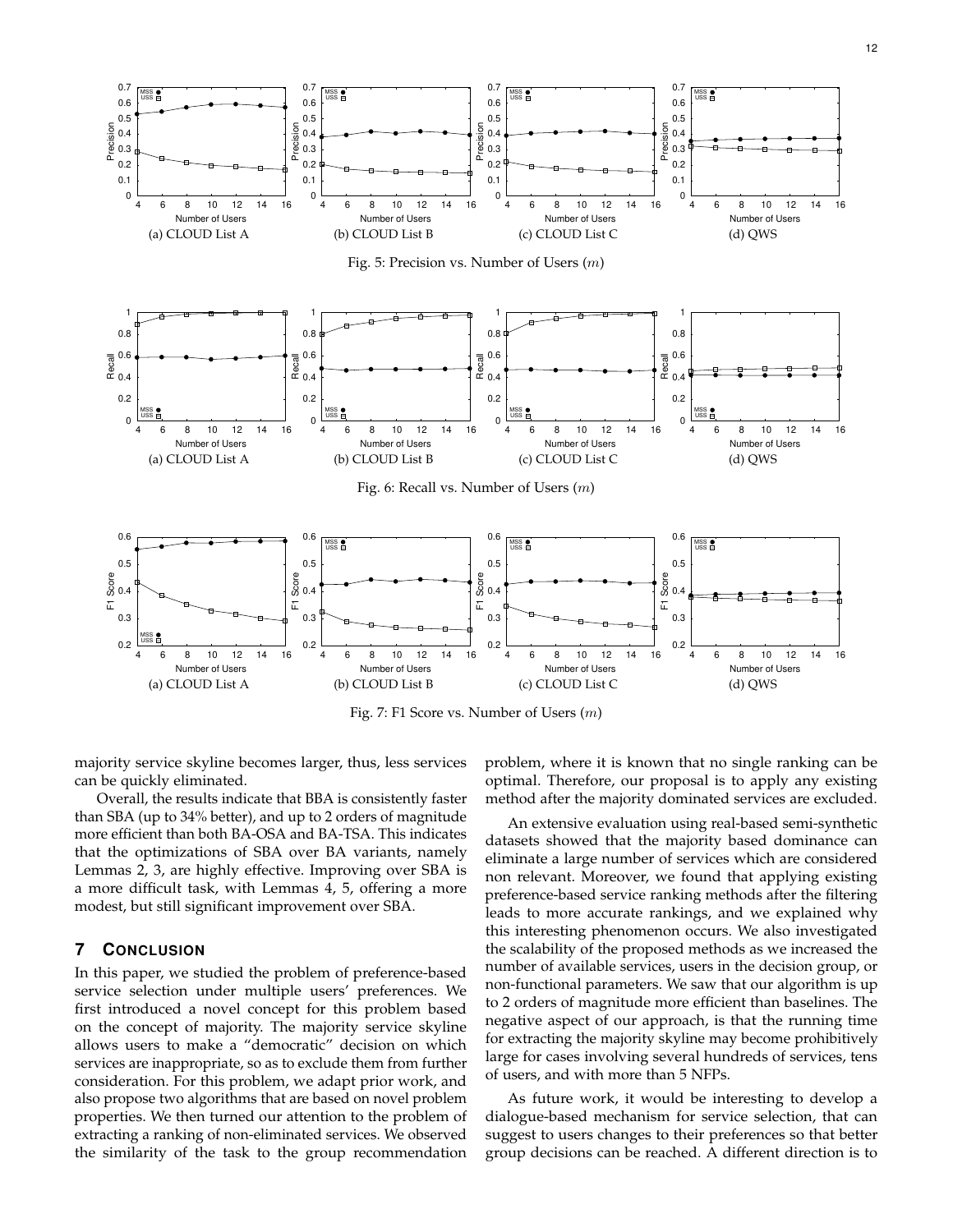<span id="page-12-9"></span>



Fig. 8: Normalized Discounted Cumulative Gain (NDCG) vs. Number of Users (m)



<span id="page-12-10"></span> $\geq$  $\overline{6}$  4 6 8 10 12 14 16  $\mathcal{B}$  0  $0.1$  $0.2$   $\bullet$  $0.3\ \mathrm{k}$  $0.4 \;$  +  $\begin{bmatrix} 0.5 \\ 0.4 \\ 0.3 \\ 2.1 \end{bmatrix}$  0.6 0.7 2 4 6 8 10 Rank (a) CLOUD List A  $\epsilon$  $0.1$  $0.2$  $0.3 +$ ∛მ 0.4<br>ს 0.4<br>2 0.3 0.5 0.6 0.7 2 4 6 8 10 Rank (b) CLOUD List B 0  $\mathbf{0}$ . 0.2  $0.3 +$ ∛ა.¤<br>ს 0.4<br>2 0.3<br>2 . . 0.5 0.6 0.7 2 4 6 8 10 Rank (c) CLOUD List C  $0 \bullet$  $0.1$  0.2 ලි 0.5<br>ෆ් 0.4<br>ට 0.3 0.4 0.5 0.6 0.7 0.8 20 40 60 80 100 Rank (d) QWS



<span id="page-12-11"></span>

<span id="page-12-12"></span>Fig. 10: Execution Time vs. Number of Services (n)



Fig. 11: Execution Time vs. Number of Users (m)

consider the global service selection problem under multiple parties. We believe that our dominance-based framework could bring useful insights to this problem.

# **REFERENCES**

<span id="page-12-0"></span>[1] M. P. Papazoglou, P. Traverso, S. Dustdar, and F. Leymann, "Serviceoriented computing: State of the art and research challenges,' Computer, vol. 40, no. 11, 2007.

<span id="page-12-13"></span>

Fig. 12: Execution Time vs. Number of Parameters (d)

- <span id="page-12-1"></span>[2] M. Armbrust, A. Fox, R. Griffith, A. D. Joseph, R. Katz, A. Konwinski, G. Lee, D. Patterson, A. Rabkin, I. Stoica *et al.*, "A view of cloud computing," *Communications of the ACM*, vol. 53, no. 4, pp. 50–58, 2010.
- <span id="page-12-2"></span>[3] Y. Wei and M. B. Blake, "Service-oriented computing and cloud computing: Challenges and opportunities," *IEEE Internet Computing*, vol. 14, no. 6, pp. 72–75, 2010.
- <span id="page-12-3"></span>[4] S. Marston, Z. Li, S. Bandyopadhyay, J. Zhang, and A. Ghalsasi, "Cloud computing—the business perspective," *Decision support systems*, vol. 51, no. 1, pp. 176–189, 2011.
- <span id="page-12-4"></span>[5] S. Ran, "A model for web services discovery with qos," *ACM Sigecom exchanges*, vol. 4, no. 1, pp. 1–10, 2003.
- <span id="page-12-5"></span>[6] L. Sun, H. Dong, F. K. Hussain, O. K. Hussain, and E. Chang, "Cloud service selection: State-of-the-art and future research directions," *Journal of Network and Computer Applications*, vol. 45, pp. 134–150, 2014.
- <span id="page-12-6"></span>[7] R. R. Kayastha and J. Baria, "A survey on web service selection and ranking methods," *Intl. Journal of Computer Applications*, vol. 117, no. 16, pp. 5–8, May 2015, full text available.
- <span id="page-12-7"></span>[8] A. Arman, S. Foresti, G. Livraga, and P. Samarati, "A consensusbased approach for selecting cloud plans," in *IEEE Intl. Forum on Research and Technologies for Society and Industry Leveraging a better tomorrow*, 2016, pp. 1–6.
- <span id="page-12-8"></span>[9] X. Dong, A. Y. Halevy, J. Madhavan, E. Nemes, and J. Zhang, "Simlarity search for web services," in *Intl. Conf. on Very Large Data Bases*, 2004, pp. 372–383.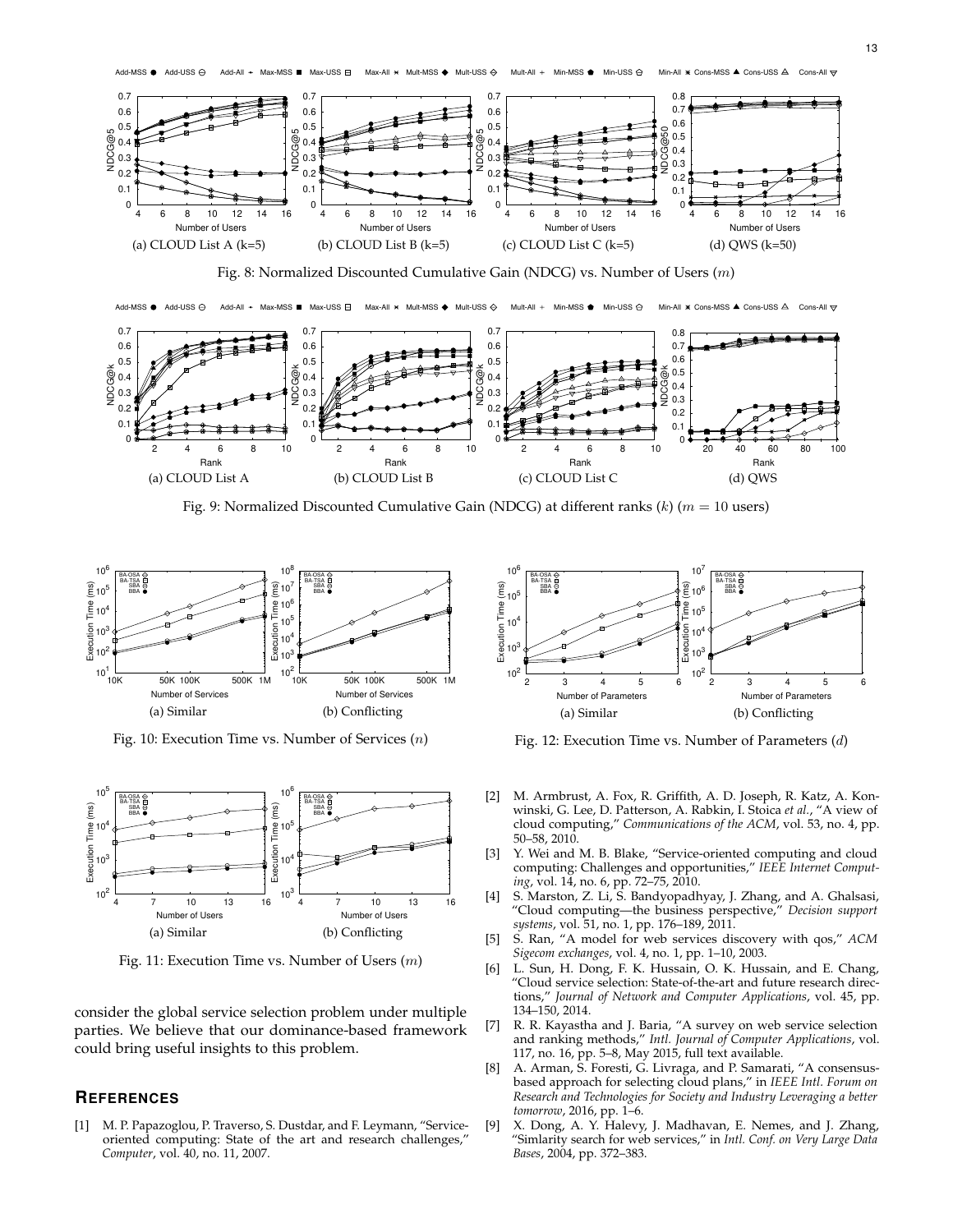- <span id="page-13-0"></span>[10] M. Comuzzi and B. Pernici, "A framework for qos-based web service contracting," *ACM Trans. on the Web*, vol. 3, no. 3, 2009.
- <span id="page-13-1"></span>[11] D. Skoutas, D. Sacharidis, A. Simitsis, and T. K. Sellis, "Ranking and clustering web services using multicriteria dominance relationships," *IEEE Trans. on Services Computing*, vol. 3, no. 3, pp. 163–177, 2010.
- <span id="page-13-2"></span>[12] K. Benouaret, D. Benslimane, A. Hadjali, M. Barhamgi, Z. Maamar, and Q. Z. Sheng, "Web service compositions with fuzzy preferences: A graded dominance relationship-based approach," *ACM Trans. on Internet Technology*, vol. 13, no. 4, pp. 12:1–12:33, 2014.
- <span id="page-13-3"></span>[13] S. Lamparter, A. Ankolekar, R. Studer, and S. Grimm, "Preferencebased selection of highly configurable web services," in *Intl. World Wide Web Conf.*, 2007, pp. 1013–1022.
- <span id="page-13-4"></span>[14] S. S. Yau and Y. Yin, "Qos-based service ranking and selection for service-based systems," in *IEEE Intl. Conf. on Services Computing*, 2011, pp. 56–63.
- <span id="page-13-5"></span>[15] H. Wang, C. Yu, L. Wang, and Q. Yu, "Effective bigdata-space service selection over trust and heterogeneous qos preferences," *IEEE Trans. on Services Computing*, vol. 11, no. 4, pp. 644–657, 2018.
- <span id="page-13-6"></span>[16] H. Wang, J. Zhang, C. Wan, S. Shao, and R. Cohen, "Qualitative preference-based service selection for multiple agents," *Web Intelligence And Agent Systems: An Intl. Journal*, vol. 11, no. 3, pp. 263–282, 2013.
- <span id="page-13-7"></span>[17] W. Dou, C. Lv, X. Zhang, and J. Chen, "A qos-aware service evaluation method for co-selecting a shared service," in *IEEE Intl. Conf. on Web Services*, 2011, pp. 145–152.
- <span id="page-13-8"></span>[18] M. Moradi and S. Emadi, "A review of service skyline algorithms," *Journal of Soft Computing and Decision Support Systems*, vol. 3, no. 3, pp. 55–58, 2016.
- <span id="page-13-9"></span>[19] K. Benouaret, D. Sacharidis, D. Benslimane, and A. HadjAli, "Majority-rule-based web service selection," in *Intl. Conf. on Web Information Systems Engineering*, 2012, pp. 689–695.
- <span id="page-13-10"></span>[20] C. Y. Chan, H. V. Jagadish, K. Tan, A. K. H. Tung, and Z. Zhang, "Finding k-dominant skylines in high dimensional space," in *ACM SIGMOD Intl. Conf. on Management of Data*, 2006, pp. 503–514.
- <span id="page-13-11"></span>[21] A. Jameson and B. Smyth, "Recommendation to groups," in *The Adaptive Web, Methods and Strategies of Web Personalization*, P. Brusilovsky, A. Kobsa, and W. Nejdl, Eds. Springer, 2007, pp. 596–627.
- <span id="page-13-12"></span>[22] J. Masthoff, "Group recommender systems: Aggregation, satisfaction and group attributes," in *Recommender Systems Handbook*, 2015, pp. 743–776.
- <span id="page-13-13"></span>[23] M. P. Papazoglou, *Web Services - Principles and Technology*. Prentice Hall, 2008.
- <span id="page-13-14"></span>[24] M. Paolucci, T. Kawamura, T. R. Payne, and K. Sycara, "Semantic matching of web services capabilities," in *Intl. Semantic Web Conf.* Springer, 2002, pp. 333–347.
- <span id="page-13-15"></span>[25] D. Ardagna and B. Pernici, "Global and local qos constraints guarantee in web service selection," in *IEEE Intl. Conf. on Web Services*, 2005.
- <span id="page-13-16"></span>[26] Y. Liu, A. H. H. Ngu, and L. Zeng, "Qos computation and policing in dynamic web service selection," in *Intl. World Wide Web Conf.*, 2004, pp. 66–73.
- <span id="page-13-17"></span>[27] X. Wang, T. Vitvar, M. Kerrigan, and I. Toma, "A qos-aware selection model for semantic web services," in *Intl. Conf. on Service Oriented Computing*, 2006, pp. 390–401.
- <span id="page-13-18"></span>[28] Z. ur Rehman, O. K. Hussain, and F. K. Hussain, "Parallel cloud service selection and ranking based on qos history," *Intl. Journal of Parallel Programming*, vol. 42, no. 5, pp. 820–852, 2014.
- <span id="page-13-19"></span>[29] L. Zeng, B. Benatallah, A. H. H. Ngu, M. Dumas, J. Kalagnanam, and H. Chang, "Qos-aware middleware for web services composition," *IEEE Trans. on Software Engineering*, vol. 30, no. 5, pp. 311–327, 2004.
- <span id="page-13-20"></span>[30] D. Ardagna and B. Pernici, "Adaptive service composition in flexible processes," *IEEE Trans. on Software Engineering*, vol. 33, no. 6, pp. 369–384, 2007.
- <span id="page-13-21"></span>[31] T. Yu, Y. Zhang, and K. Lin, "Efficient algorithms for web services selection with end-to-end qos constraints," *ACM Trans. on the Web*, vol. 1, no. 1, 2007.
- <span id="page-13-22"></span>[32] M. Alrifai and T. Risse, "Combining global optimization with local selection for efficient qos-aware service composition," in *Intl. World Wide Web Conf.*, 2009, pp. 881–890.
- <span id="page-13-23"></span>[33] H. Sun, Z. Zheng, J. Chen, and M. R. Lyu, "Personalized web service recommendation via normal recovery collaborative filtering," *IEEE Trans. on Services Computing*, vol. 6, no. 4, pp. 573–579, 2013.
- <span id="page-13-24"></span>[34] X. Chen, Z. Zheng, X. Liu, Z. Huang, and H. Sun, "Personalized qos-aware web service recommendation and visualization," *IEEE Trans. on Services Computing*, vol. 6, no. 1, pp. 35–47, 2013.
- <span id="page-13-25"></span>[35] Z. Zheng, X. Wu, Y. Zhang, M. R. Lyu, and J. Wang, "Qos ranking prediction for cloud services," *IEEE Trans. on Parallel and Distributed Systems*, vol. 24, no. 6, pp. 1213–1222, 2013.
- <span id="page-13-26"></span>[36] W. Lin, C. Lo, K. Chao, and N. Godwin, "Multi-group qos consensus for web services," *Journal of Computer and System Sciences*, vol. 77, no. 2, pp. 223–243, 2011.
- <span id="page-13-27"></span>[37] M. Sharifi, A. A. Manaf, A. Memariani, H. Movahednejad, and A. V. Dastjerdi, "Consensus-based service selection using crowdsourcing under fuzzy preferences of users," in *IEEE Intl. Conf. on Services Computing*, 2014, pp. 17–26.
- <span id="page-13-28"></span>[38] S. Wibowo, H. Deng, and W. Xu, "Evaluation of cloud services: A fuzzy multi-criteria group decision making method," *Algorithms*, vol. 9, no. 4, p. 84, 2016.
- <span id="page-13-29"></span>[39] H. Wang, J. Xu, and P. Li, "Incomplete preference-driven web service selection," in *IEEE Intl. Conf. on Services Computing*, 2008, pp. 75–82.
- <span id="page-13-30"></span>[40] H. Wang, S. Shao, X. Zhou, C. Wan, and A. Bouguettaya, "Web service selection with incomplete or inconsistent user preferences," in *Intl. Conf. on Service Oriented Computing: Workshop on ServiceWave*, 2009, pp. 83–98.
- <span id="page-13-31"></span>[41] S. Agarwal and S. Lamparter, "User preference based automated selection of web service compositions," in *Intl. Conf. on Service Oriented Computing: Workshop on Dynamic Web Processes*, 2005, pp. 1–12.
- <span id="page-13-32"></span>[42] S. Börzsönyi, D. Kossmann, and K. Stocker, "The skyline operator," in *IEEE Intl. Conf. on Data Engineering*, 2001, pp. 421–430.
- <span id="page-13-33"></span>[43] D. Papadias, Y. Tao, G. Fu, and B. Seeger, "Progressive skyline computation in database systems," *ACM Trans. on Database Systems*, vol. 30, no. 1, pp. 41–82, 2005.
- <span id="page-13-34"></span>[44] M. Alrifai, D. Skoutas, and T. Risse, "Selecting skyline services for qos-based web service composition," in *Intl. World Wide Web Conf.*, 2010, pp. 11–20.
- <span id="page-13-35"></span>[45] Y. Tao, L. Ding, X. Lin, and J. Pei, "Distance-based representative skyline," in *IEEE Intl. Conf. on Data Engineering*, 2009, pp. 892–903.
- <span id="page-13-36"></span>[46] K. Benouaret, D. Benslimane, and A. Hadjali, "On the use of fuzzy dominance for computing service skyline based on qos," in *IEEE Intl. Conf. on Web Services*, 2011, pp. 540–547.
- <span id="page-13-37"></span>[47] ——, "Ws-sky: An efficient and flexible framework for gos-aware web service selection," in *IEEE Intl. Conf. on Services Computing*, 2012, pp. 146–153.
- <span id="page-13-38"></span>[48] Q. Yu and A. Bouguettaya, "Multi-attribute optimization in service selection," *The World Wide Web Journal*, vol. 15, no. 1, pp. 1–31, 2012.
- <span id="page-13-39"></span>[49] X. Zhao, L. Shen, X. Peng, and W. Zhao, "Finding preferred skyline solutions for sla-constrained service composition," in *IEEE Intl. Conf. on Web Services*, 2013, pp. 195–202.
- <span id="page-13-40"></span>[50] Q. Yu and A. Bouguettaya, "Efficient service skyline computation for composite service selection," *IEEE Trans. on Knowledge and Data Engineering*, vol. 25, no. 4, pp. 776–789, 2013.
- <span id="page-13-41"></span>[51] J. Wu, L. Chen, Q. Yu, L. Kuang, Y. Wang, and Z. Wu, "Selecting skyline services for qos-aware composition by upgrading mapreduce paradigm," *Cluster Computing*, vol. 16, no. 4, pp. 693–706, 2013.
- <span id="page-13-42"></span>[52] Y. Du, H. Hu, W. Song, J. Ding, and J. Lu, "Efficient computing composite service skyline with qos correlations," in *IEEE Intl. Conf. on Services Computing*, 2015, pp. 41–48.
- <span id="page-13-43"></span>[53] G. Kang, J. Liu, M. Tang, X. F. Liu, and K. K. Fletcher, "Web service selection for resolving conflicting service requests," in *IEEE Intl. Conf. on Web Services*, 2011, pp. 387–394.
- <span id="page-13-44"></span>[54] S. Wang, C. Hsu, Z. Liang, Q. Sun, and F. Yang, "Multi-user web service selection based on multi-qos prediction," *Information Systems Frontiers*, vol. 16, no. 1, pp. 143–152, 2014.
- <span id="page-13-45"></span>[55] J. Chomicki, P. Godfrey, J. Gryz, and D. Liang, "Skyline with presorting: Theory and optimizations," in *Proceedings of the Intl. IIS: IIPWM Conf. on Intelligent Information Processing and Web Mining*, 2005, pp. 595–604.
- <span id="page-13-46"></span>[56] J. Masthoff, "Group modeling: Selecting a sequence of television items to suit a group of viewers," *User Modeling and User-Adapted Interaction*, vol. 14, no. 1, pp. 37–85, 2004.
- <span id="page-13-47"></span>[57] K. J. Arrow, *Social choice and individual values*. Yale university press, 2012, vol. 12.
- <span id="page-13-48"></span>[58] R. O. Duda and P. E. Hart., *Pattern Classification and Scene Analysis*. John Wiley & Sons, 1973.